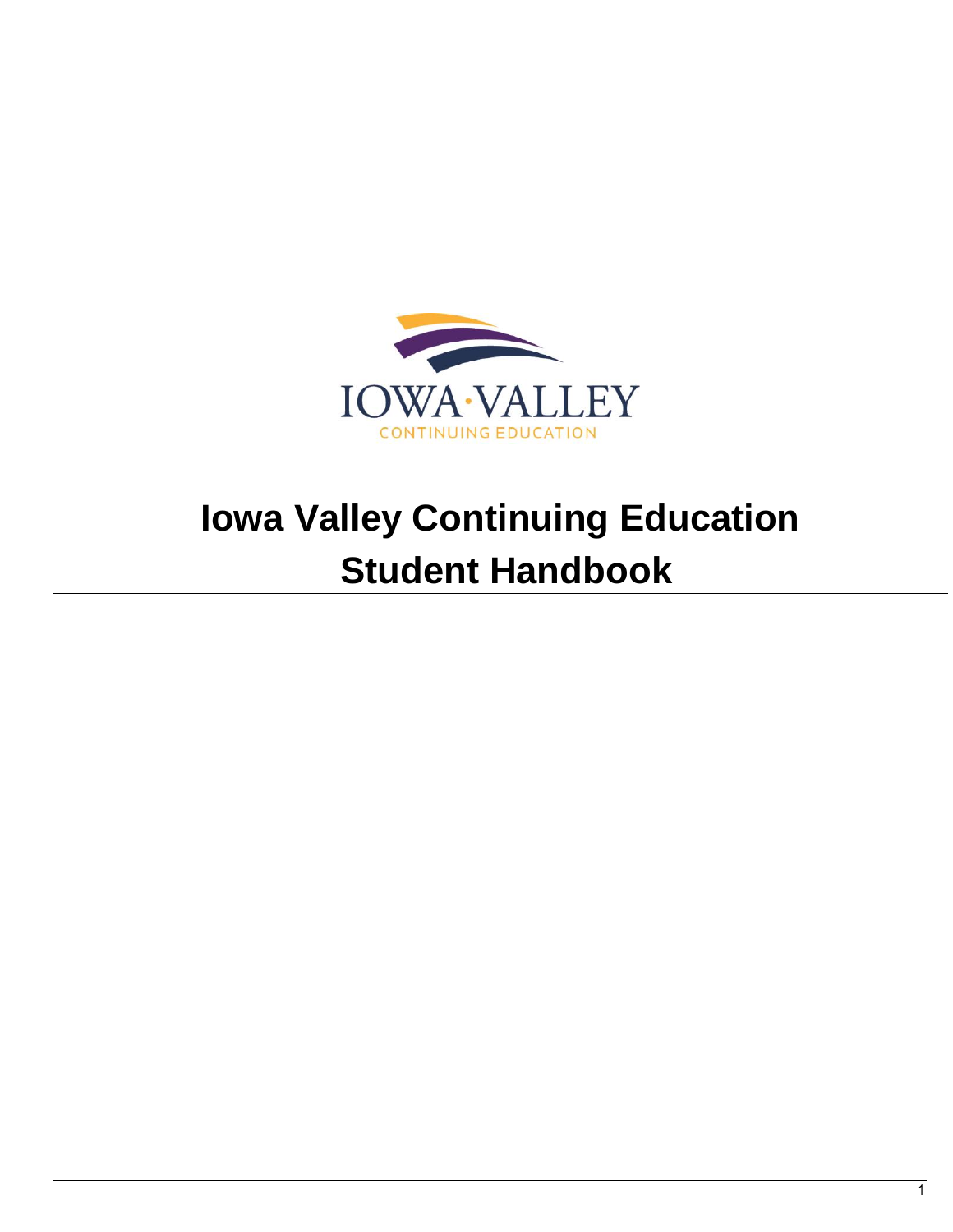# **Table of Contents**

|  | Investigation and Sanction Procedures for Alleged Violations of Student Conduct  9 |  |
|--|------------------------------------------------------------------------------------|--|
|  |                                                                                    |  |
|  |                                                                                    |  |
|  |                                                                                    |  |
|  |                                                                                    |  |
|  |                                                                                    |  |
|  | Rights and Responsibilities of Accused in the Disciplinary Process 13              |  |
|  |                                                                                    |  |
|  |                                                                                    |  |
|  |                                                                                    |  |
|  |                                                                                    |  |
|  |                                                                                    |  |
|  |                                                                                    |  |
|  |                                                                                    |  |
|  |                                                                                    |  |
|  |                                                                                    |  |
|  |                                                                                    |  |
|  |                                                                                    |  |
|  |                                                                                    |  |
|  |                                                                                    |  |
|  |                                                                                    |  |
|  |                                                                                    |  |
|  |                                                                                    |  |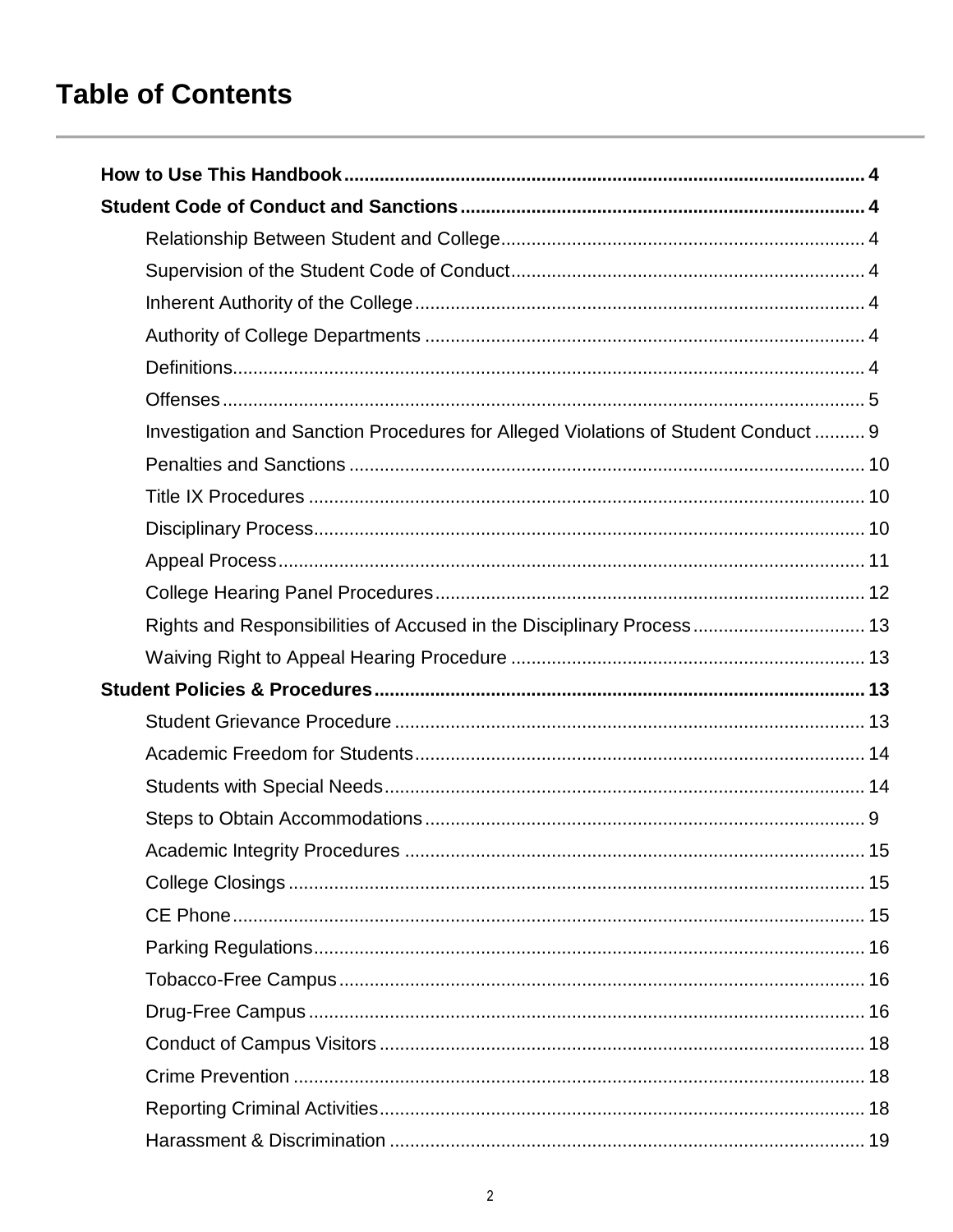<span id="page-2-0"></span>

|  | Sexual Assault, Sexual Harassment, Domestic/Dating Violence, Stalking 20             |  |
|--|--------------------------------------------------------------------------------------|--|
|  |                                                                                      |  |
|  |                                                                                      |  |
|  |                                                                                      |  |
|  |                                                                                      |  |
|  |                                                                                      |  |
|  |                                                                                      |  |
|  | Family Educational Rights & Privacy Act of 1974 & Release of Student Information  24 |  |
|  |                                                                                      |  |
|  |                                                                                      |  |
|  |                                                                                      |  |
|  |                                                                                      |  |
|  |                                                                                      |  |
|  |                                                                                      |  |
|  |                                                                                      |  |
|  |                                                                                      |  |
|  |                                                                                      |  |
|  |                                                                                      |  |
|  |                                                                                      |  |
|  |                                                                                      |  |
|  |                                                                                      |  |
|  |                                                                                      |  |
|  | Local Drug, Alcohol, Gambling & Crisis Services<br>28                                |  |
|  |                                                                                      |  |
|  |                                                                                      |  |
|  |                                                                                      |  |
|  |                                                                                      |  |
|  |                                                                                      |  |
|  |                                                                                      |  |
|  |                                                                                      |  |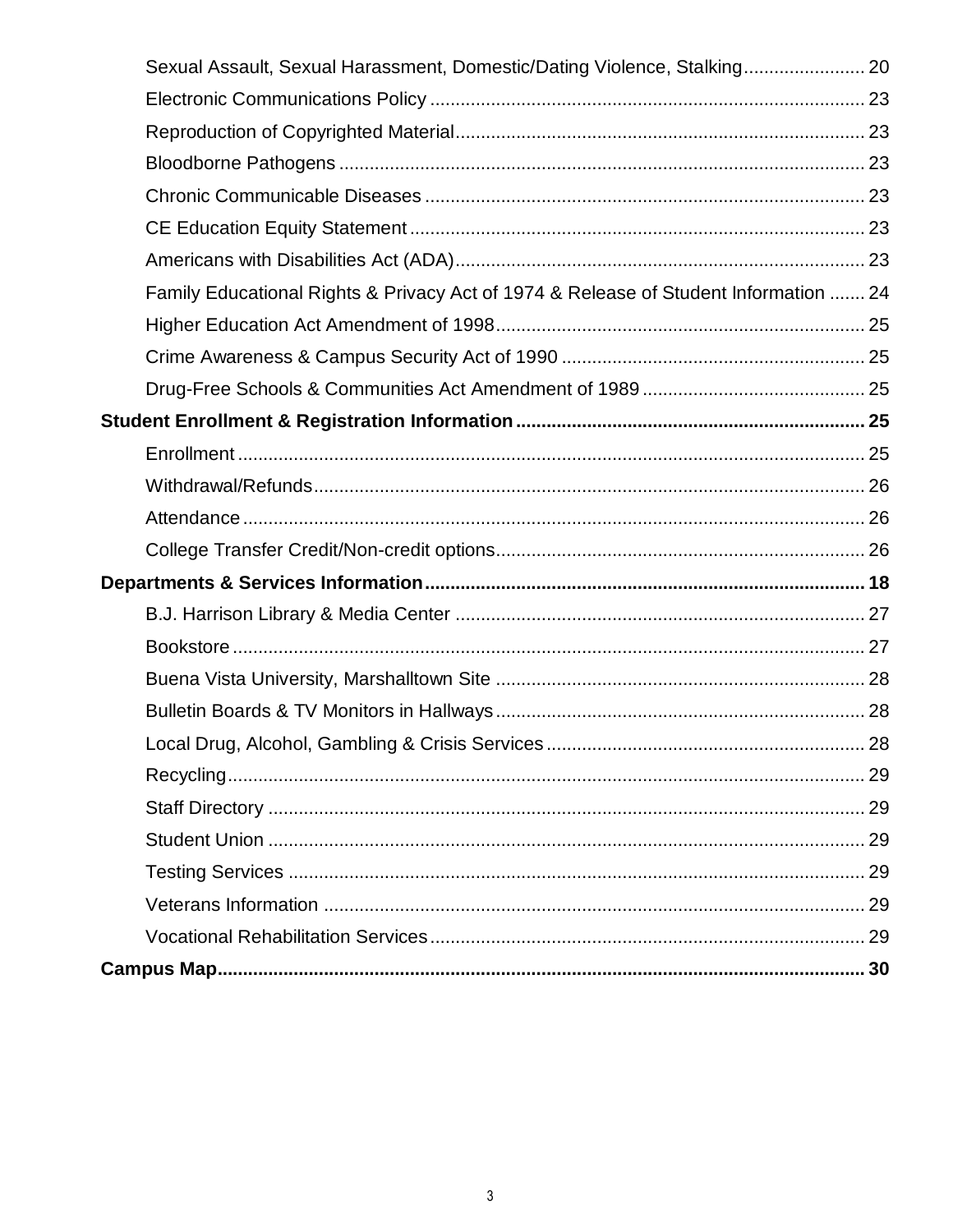#### **How to Use This Handbook**

All CE students are responsible for knowing and applying the information included in this handbook, and for complying with all rules, regulations, codes and policies specified.

#### <span id="page-3-0"></span>**Student Code of Conduct & Sanctions**

#### **Relationship Between Student and College**

Through voluntary entrance to the College, the student indicates a willingness to subscribe to the College's rules, regulations and policies and acknowledges the right of the College to initiate appropriate disciplinary actions when they are violated.

The Student Code of Conduct is intended to assist the College in fulfilling its mission and purposes as an academic institution. All members of the academic community share in the responsibility to establish and maintain the general conditions conducive to the fundamental academic freedoms to teach and to learn. The Code of Conduct shall be construed and enforced to secure these freedoms.

In cases where appropriate, the College attempts to resolve instances of student misconduct through informal methods before resorting to the procedures in the Code of Conduct. Informal methods include meeting with the parties in conflict, as well as academic advisors, administrators or others. However, the disciplinary procedures in the Code of Conduct will be invoked when appropriate at the discretion of the College. Every regulation shall be as clear and specific as possible.

Disciplinary sanctions shall be commensurate with the seriousness of the respective offense. Accordingly, repeated violations may justify increasingly severe disciplinary sanctions. All regulations shall be in writing and shall be published, distributed, or posted in such a manner as to furnish notice to all students affected by such regulations. This written Code provides constitutionally required notice to students, faculty, and administrators concerning the institution's policies and procedures with respect to disciplinary matters.

### <span id="page-3-2"></span>**Supervision of the Student Code of Conduct**

Primary responsibility for the supervision of student conduct has been mandated to the Vice Chancellor of Continuing Education or designee Office. This office will establish such administrative procedures as may be necessary to fulfill the intent of this Code.

#### <span id="page-3-3"></span><span id="page-3-1"></span>**Inherent Authority of the College**

The standards and procedures set forth in this document are those the College normally follows in disciplinary matters. The College reserves the right to take whatever disciplinary action is appropriate (including immediate suspension) to protect the safety and well-being of students, faculty, staff, and College property.

#### <span id="page-3-4"></span>**Authority of College Departments**

The Student Code of Conduct does not limit the authority and discretion vested in the various College departments (including, without limitation, the Department of Intercollegiate Athletics), residence hall and dining hall staff, student leaders and staff, and student organization leaders and staff to investigate and sanction students and student organizations within their jurisdictions in accordance with their rules, regulations and policies.

#### <span id="page-3-5"></span>**Definitions**

- 1. "Accused" means a student or student organization charged with misconduct.
- 2. "Student Code of Conduct" or "Code" refers to this document containing the rules, regulations and policies that govern student behavior.
- 3. "The College" refers to Iowa Valley Community College District (i.e.: Marshalltown Community College, Ellsworth Community College, Iowa Valley Grinnell, Iowa Valley Continuing Education).
- 4. "Complainant" means a student, student organization, faculty member or staff member who files a complaint against a student or student organization with the Vice Chancellor of Continuing Education or designee Office.
- 5. "Expulsion" means a person's status as a student at the College is terminated with no right of re-admission.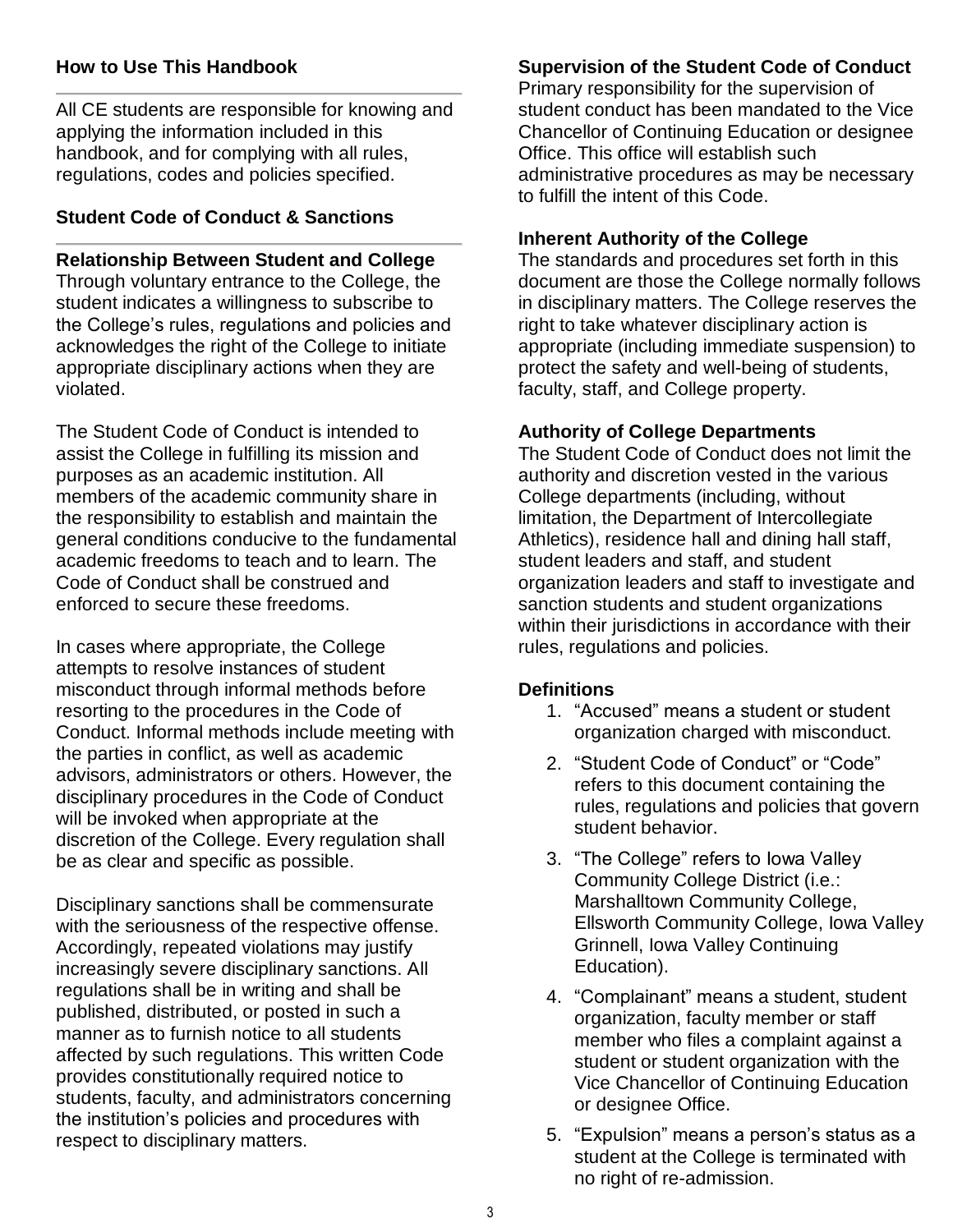- 6. "Misconduct" is defined as student violation of the College rules, regulations or policies and any other conduct that adversely affects or threatens to adversely affect the safety of students, faculty, staff members or College property. Misconduct includes behavior that is disruptive or substantially impedes the lawful activities of other students, faculty or staff members.
- 7. "Probation" means that a person is allowed to continue study at the College under certain conditions, violation of which could result in further disciplinary action including expulsion.
- 8. "Student" includes all persons taking a course or workshop at or with the College. This refers to full-time, part-time or guest enrollment students.
- 9. "Student Organization" means a group with one or more students.
- 10."College Hearing Panel" means the group, appointed by the Vice Chancellor of Continuing Education or designee, which hears evidence and makes decisions regarding the outcomes and sanctions at those hearings where the right to a hearing panel has not been waived.
- 11."College Hearing Panel Chairperson" means the individual, appointed who has been authorized to carry out the general administrative responsibilities regarding the disciplinary process as set forth in this Code.
- 12."Suspension" means a person's status at the College is an involuntary separation from the College for not more than the designated time allowance as listed below:
	- a) "Definite Suspension": This sanction is for a defined period of time as determined by the Vice Chancellor of Continuing Education or designee, or College Hearing Panel. The student shall be eligible to return after the elapsed period of time with any requirements for further action defined.
	- b) "Indefinite Suspension": This sanction is for an indefinite period of time. The

student shall not return to the College without making a written request for readmission to the College Hearing Panel no sooner than six months after the date of suspension.

- c) "Temporary Suspension": This sanction is when a student is involved in a disciplinary action, which is of such magnitude to the educational atmosphere of the institution that its student body may be disrupted. The College Hearing Panel may suspend such student on an interim basis while awaiting the disposition of the charges against the student. This is to be construed to include situations where criminal charges have been filed against a student by a law enforcement agency which may have the potential to disrupt the life of the College and its students.
- 13."Withholding of Transcript or Certificate:" This sanction is imposed automatically upon any student who owes a financial debt to the College, including repayment of federal financial aid funds and delinquent loan repayments. This penalty shall automatically end upon settlement of the debts. In certain other circumstances, the College may use this sanction.
- 14."Warning:" A written reprimand to the student.

#### <span id="page-4-0"></span>**Offenses**

Any of the offenses listed below may result in expulsion, suspension, probation, or reprimand. Any observed violation of this Code of Conduct should be reported to the appropriate College employee for action as needed.

- 1. Academic dishonesty, plagiarism, or willful falsification of scientific educational data which is represented as scientific or scholarly research. Academic integrity sanctions are defined further in this section. This includes but is not limited to:
	- a) Engaging in any form of plagiarism, which is defined as the appropriation of and use of another person's writing, and passing it off as the product of one's own efforts or copying any work and submitting it as original work.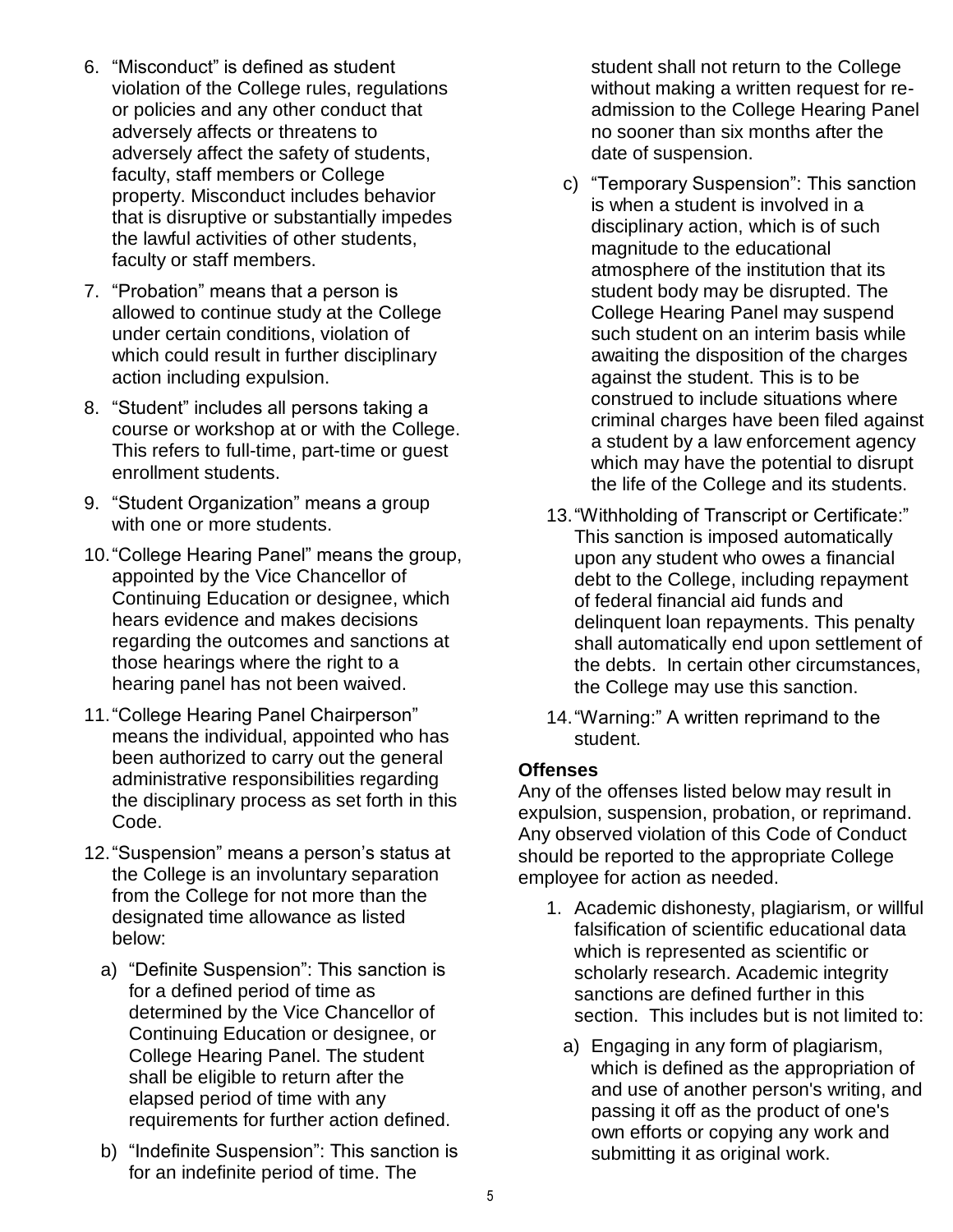- b) Falsifying with respect to any examination, paper, project, application, recommendation, transcript or test or by any dishonest means whatsoever, or by aiding or abetting another student to do so.
- c) Using materials or collaborating with another person(s) during a test or other assignments without authorization.
- d) Substituting for another student, or permitting another person to substitute for oneself, to take an examination, course or test or to provide the work for any assigned project.
- e) The acquisition of grades, academic credits, degrees, honors, awards, certification or professional endorsements by means of cheating.
- 2. Accessory to misconduct: A student shall not aid or abet or otherwise act as an accomplice to the commission of misconduct.
- 3. Alcohol and controlled substance use: The failure to comply with College regulations or federal or state of Iowa laws regarding the purchase, dispensing, possession and consumption of alcoholic beverages and/or other substances. This includes the unauthorized use, possession, distribution or sale of any controlled substance, including marijuana, cocaine, amphetamine or any other controlled substance as covered by the federal and state Controlled Substances Act. In addition, students may not consume alcohol in public or private areas of the residence halls. (IVCCD Board Policy 416.2) Alcohol and drug possession/use penalties are defined further in the Student Policies & Procedures section regarding Drug-Free Campus.
- 4. Arson: Causing a fire or explosion with the intent to damage or destroy property or with the knowledge that property will probably be destroyed.
- 5. Assault:
	- a) Any intentional and unauthorized act that causes the victim pain or injury or results in physical contact that is insulting or offensive, or
	- b) Any intentional and unauthorized act that places the victim in fear or immediate physical contact that would have been painful, injurious, insulting or offensive, coupled with the apparent ability to do the act, or
	- c) Any intentional and unauthorized pointing of a firearm or display of a dangerous weapon or any facsimile of a firearm or weapon, in a threatening manner.
- 6. Assembly with any other persons and participation in the violation of this Code.
- 7. Attempt to commit misconduct: An attempt to commit a prohibited or unlawful act is misconduct, even if unsuccessful.
- 8. Computer use and ethics: Failure to comply with ethical standards of the College as govern the use of all Collegeowned computing facilities, including central computers, terminals, microcomputers, printers, plotters, and all associated equipment. (IVCCD Board Policy 407.1) Misuse of computer resources includes but is not limited to:
	- a) Unauthorized copying of any software (including operating systems, programs, applications, databases or code) that is licensed or protected by copyright.
	- b) "Computer hacking" (i.e. unwanted or unsolicited entry into a computer system).
	- c) Knowingly introducing a "computer virus" or other unauthorized program either harmless or damaging to a College computer or network.
	- d) Unauthorized access, willful damage, or misuse of systems, applications, databases, codes, or data.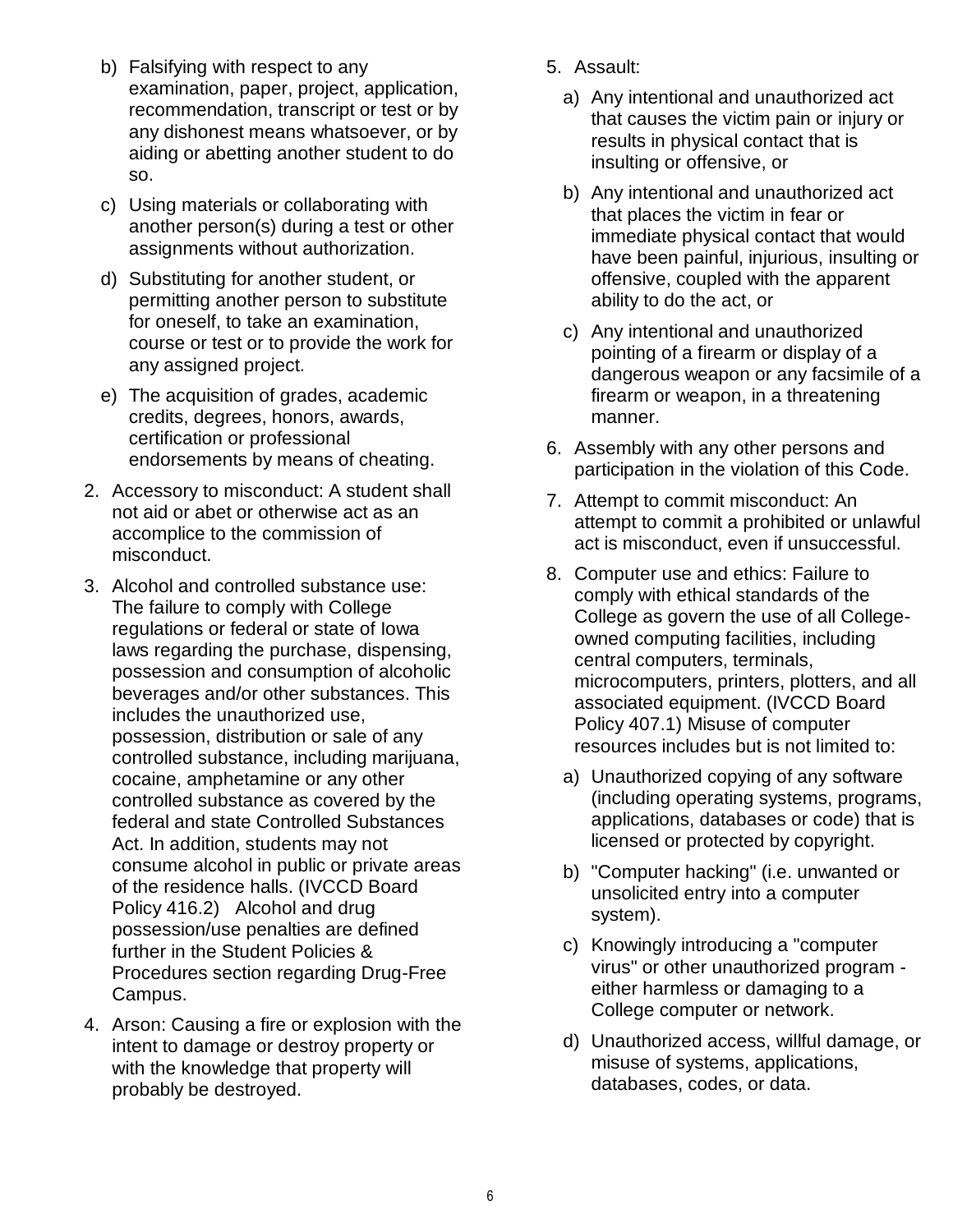- e) Use of the campus network, the Internet, ICN or other telecommunications or data networks for actions that constitute abuse, harassment, libel, slander, fraud, misrepresentation, or intimidation. This includes introduction of inappropriate materials to the network, the intentional viewing or display of inappropriate materials and the printing of inappropriate materials.
- f) Using the network or College equipment to conduct personal business for one's own personal benefit or profit, for the personal benefit or profit of others, for solicitation of services, or for political lobbying or campaigning.
- g) Allowing others to use your personal username and password to access campus networks or the Internet or using another person's username and password to access campus networks or the Internet.
- h) Disrupting access of other students, faculty or staff members to College computers and other technology resources.
- i) Sending harassing, threatening or sexually explicit material to another individual.
- j) Violating license agreements, copyrights or intellectual property rights including copyright, patents, etc., by copying, distributing, selling or publishing intellectual property.
- k) Theft of College hardware or software.
- 9. Contempt: Failure to comply with directions, orders or commands of any College officials acting within the scope of duty, or of any law enforcement officer acting in the performance of his/her duties. Failure to comply with all the terms of an agreed resolution of a disciplinary matter, whether or not that resolution occurs after a formal charge, after a formal hearing, or is included in a judicial order, also constitutes contempt.
- 10.Disorderly conduct: Any action, committed without justification or excuse, that unreasonably disrupts or obstructs the normal use of the College property or that disrupts College-sponsored activities. Disorderly conduct also includes actions that unreasonably disrupt classes or other instruction, such as failure to comply with an instructor's legitimate directions, loud noise or disruptive actions, or other behavior that impairs the learning experience of other students or interferes with the efforts of the instructor. Threatening behavior or harassment is also prohibited. Failure to comply with the reasonable directions of any College official or employee, acting within the proper scope of his or her non-academic authority to issue such directions to a student, also constitutes disorderly conduct.
- 11.Disruption or obstruction of teaching, research, administration, disciplinary proceedings, or other College activities, including its public services functions and other authorized activities on College premises.
- 12.Disturbing the peace and good order of the College and/or the community by fighting, quarreling, intoxication, or other unseemly behavior. Interfering with the lawful rights of other persons on the campus. Inciting others to do any of the above.
- 13.Fire alarms and equipment: Pulling fire alarms falsely or tampering with firefighting equipment (e.g., fire alarms, extinguishers, exit signs, fire hoses, smoke detectors, emergency lights) is prohibited.
- 14.Forging, alteration, or any other misuse of College documents, transcripts, records, or identification cards.
- 15.Willful indecent exposure in a place where there are persons to be offended or affronted.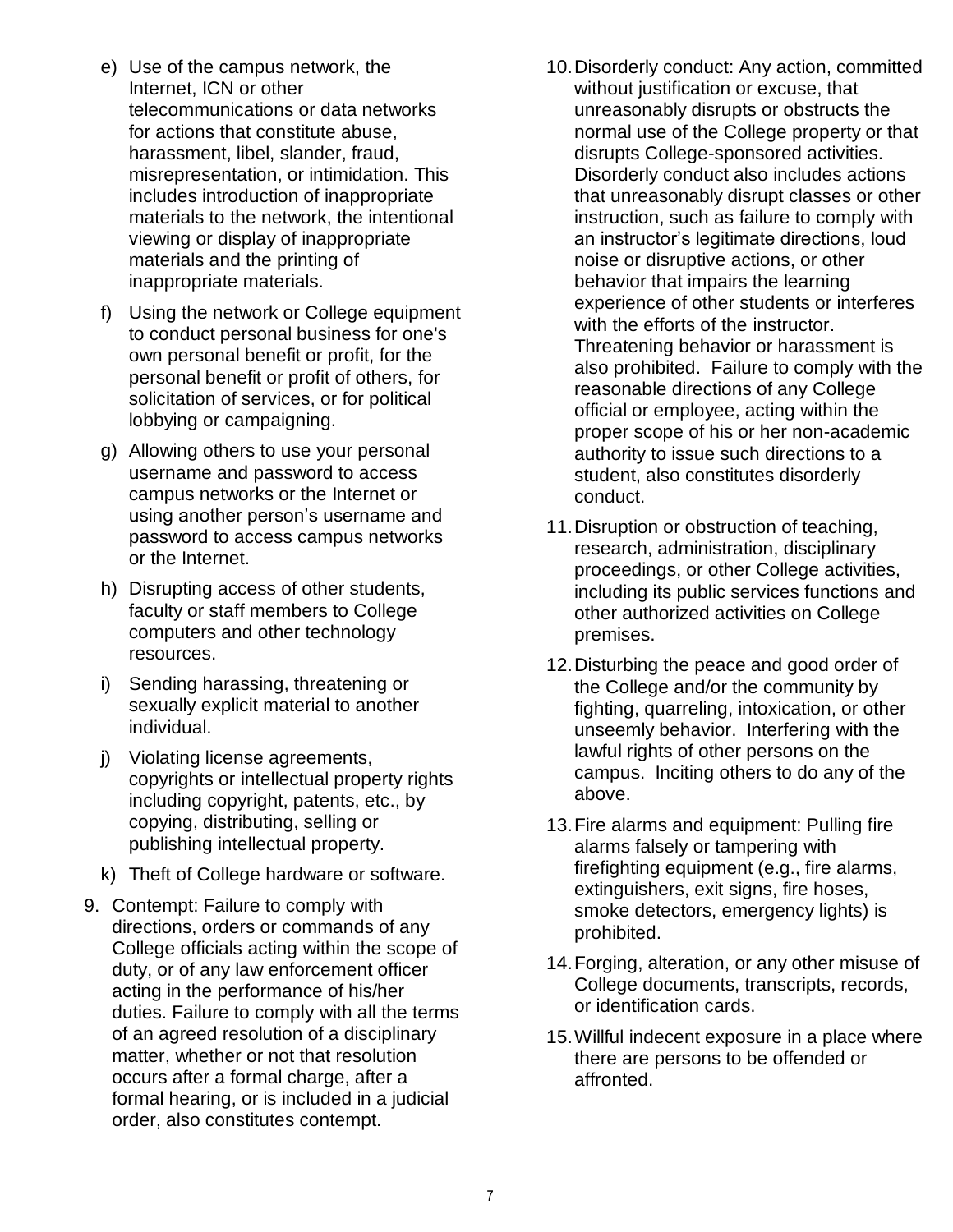- 16.Keys: Unauthorized possession of College keys and/or reproduction of College keys by anyone other than authorized College personnel is not allowed.
- 17.Perjury: Knowingly making one or more false statements while testifying, through a written statement or in person, during a pre-hearing officer or hearing panel proceeding.
- 18.Stealing campus property and/or possession of stolen goods.
- 19.Reckless Behavior: Any intentional or reckless damage to real or personal property of another, including property of the College. Operation of a motor vehicle recklessly, so as to pose a threat to the safety of others, on campus or at Collegesponsored activities off-campus.
- 20.Sexual abuse: Any sex act between persons is sexual abuse by either of the participants when the act is done by force or against the will of the other; if the consent or acquiescence of the other is procured by threats of violence toward any person, or if the act is done while the other is under the influence of a drug inducing sleep or is otherwise in a state of unconsciousness, the act is done against the will of the other; or if the other participant is suffering from a mental defect or incapacity which precludes giving consent, or lacks the mental capacity to know the right and wrong of conduct in sexual matters, or if the other participant is a child. (See further information in the section on Sexual Assault, Sexual Harassment, Domestic/Dating Violence, Stalking)
- 21.Sexual harassment: Unwelcome advances, requests for sexual favors, or other verbal or physical conduct of a sexual nature when such conduct has the purpose or effect of unreasonably interfering with an individual's work or educational performance or of creating an intimidating, hostile or offensive environment for work or learning. (See further information in the section on Sexual Assault, Sexual Harassment, Domestic/Dating Violence, Stalking)
- 22.Stalking: Willfully following, pursuing, bullying or harassing another person and, while doing so and without legitimate purpose, makes a credible threat against the other person. (See further information in the section on Sexual Assault, Sexual Harassment, Domestic/Dating Violence, Stalking)
- 23.Telephone: Using the College's phones for unauthorized personal calls, and/or making obscene or harassing telephone calls.
- 24.Theft/Burglary: The wrongful taking of the property of another, or wrongfully refusing to return the property of another when requested to do so.
- 25.Tobacco: Use of tobacco in any form and nicotine simulation or vapor products (e.g. e-cigarettes) on College grounds or any of its facilities or vehicles. (IVCCD Board Policy 415) Tobacco sanctions are defined further in this Policy.
- 26.Trespassing: Intentional and unauthorized entry onto any premises owned by the College.
- 27.Weapons and dangerous substances: Use or possession of firearms, ammunition, explosives, incendiary devices, bb guns, imitation guns which look like real guns or any dangerous weapon, substance or material on campus is prohibited except as expressly authorized by the College.
- 28.Reproduction of copyrighted material. Unauthorized reproduction of copyrighted material is prohibited.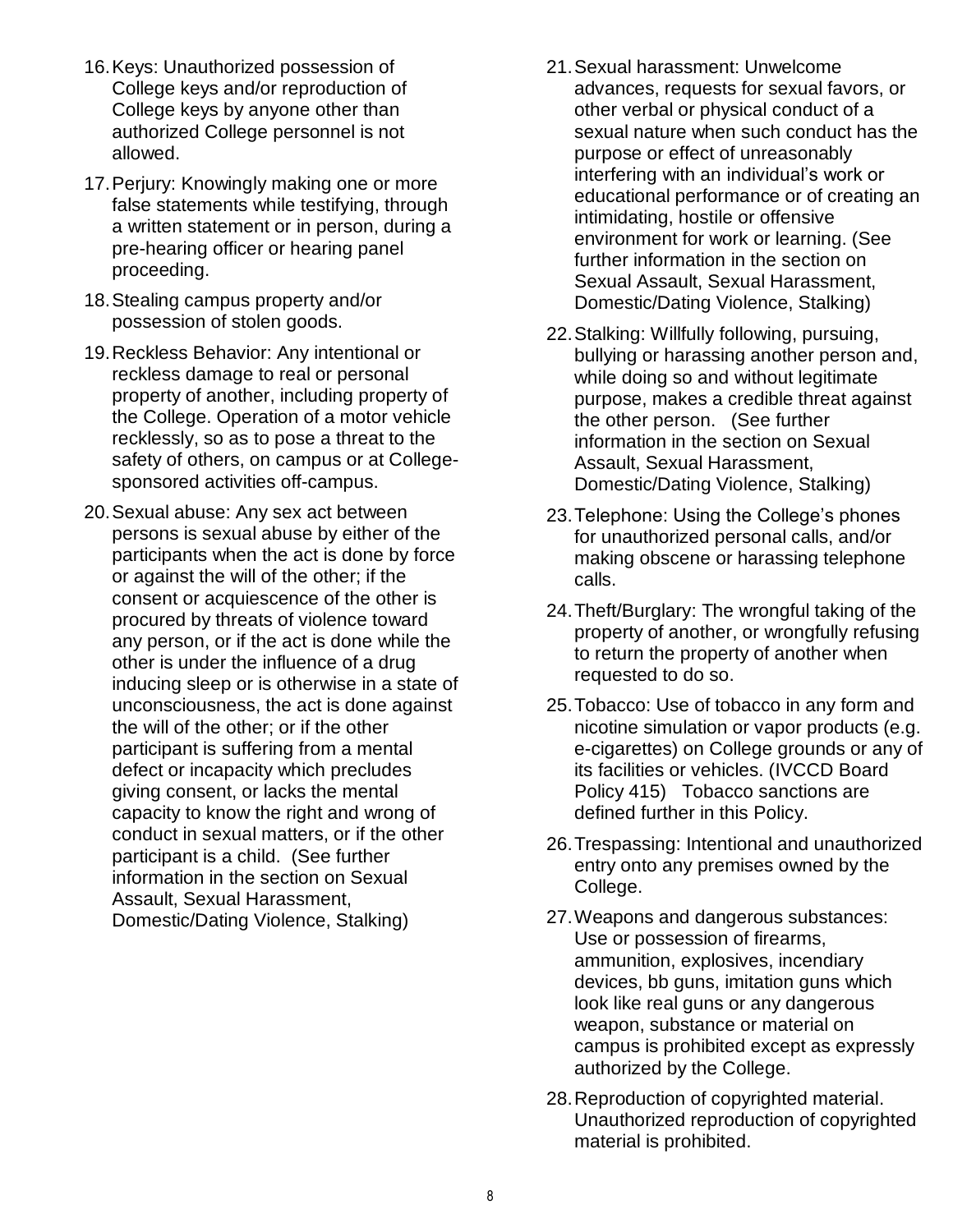- 29.Misuse of Social Media. Any posting of content that is threatening, obscene, a violation of intellectual property rights or privacy laws, or otherwise injurious or illegal is prohibited. Representation of your opinions as being endorsed by the College or any of its organizations is strictly prohibited. You may not use the College name to promote any opinion, product, cause, or political candidate. Any postings that show violations of the Student Code of Conduct or residential hall guides will result in adjudication. (Board Policy 407.2)
- 30.Any other conduct prejudicial to a sound education environment and not in keeping with the values of the College community.
- 31.Engaging in behavior that is discriminatory, including harassment of other students and staff, based on race, color, creed, sex, marital status, national origin, religion, age, physical or mental disability, sexual orientation and/or gender identity, is prohibited.
- 32.Local, State, and Federal Laws. When a student has been apprehended for violation of the law of the community, state, or nation, the College will cooperate fully with law enforcement and other agencies in a reasonable program for rehabilitation of the student. Generally, the College will not impose further sanctions after law enforcement agencies have dismissed a case; yet its officials reserve the right and the responsibility to initiate disciplinary action prior to, during or after any civil or criminal court or agency proceeding if any individual student's conduct has had significant impact on the College's educational functions or responsibilities or on the rights of other members of the College community. Any disciplinary action taken on this basis shall conform to the terms of this Code, due process, and customary jurisprudence, including the right of appeal.

33.Civil or Criminal Proceedings.

Disciplinary action may commence while a civil or criminal proceeding is pending. Proceedings under this Code are not subject to challenge simply because civil or criminal proceedings involving the same incident have been dismissed.

#### <span id="page-8-0"></span>**Investigation and Sanction Procedures for Alleged Violations of Student Conduct**

Any person may bring a complaint against a student under these procedures based on the student's alleged violation of one of the above offenses.

- 1. All such complaints shall be made in writing on the Student Conduct/Discipline Report Form to the Vice Chancellor of Continuing Education or designee. The Vice Chancellor of Continuing Education or designee shall investigate and review the complaint, determine whether an informal resolution is possible, or whether formal sanctions should be instituted.
- 2. Following the period of investigation, the Vice Chancellor of Continuing Education or designee shall determine if evidence exists for formal sanctions to be brought against a student for a violation of the Student Conduct Code.
	- a) If the sanctions are of a minor nature (suspension is NOT warranted), the case will be heard in a disciplinary conference before the Vice Chancellor of Continuing Education or designee.
	- b) If the sanctions are of a major nature (suspension is warranted), the case may be referred to the College Hearing Panel.
	- c) If there is a lack of evidence or formal sanctions are not deemed necessary, an informal resolution may be sought. If an informal resolution is made, the student signs a letter from the Vice Chancellor of Continuing Education or designee that specifically states the terms of the resolution and acknowledges his/her consent to these terms.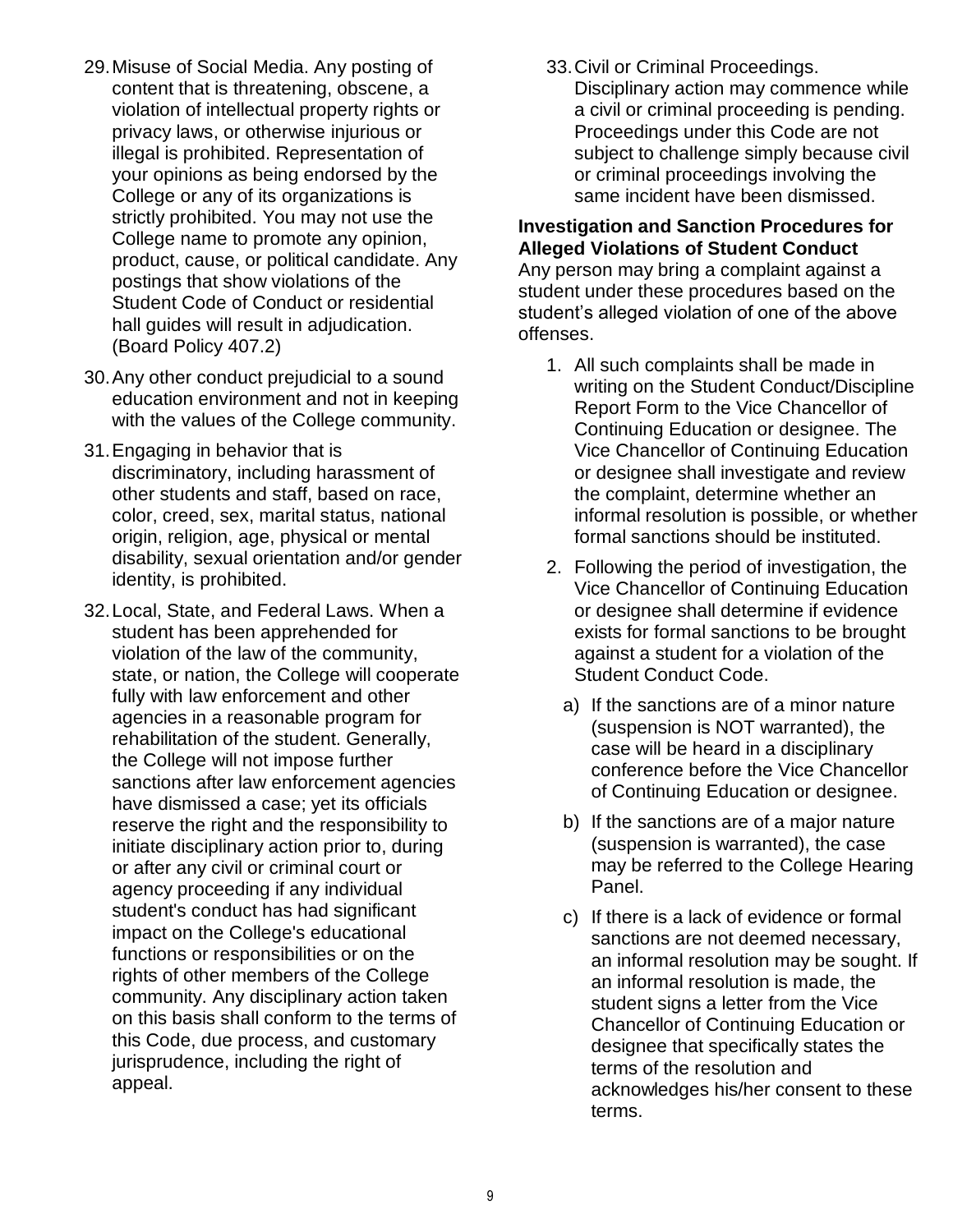3. In all cases, the Vice Chancellor of Continuing Education or designee shall send to the student involved, a Notice of Sanction letter, or a letter indicating the informal resolution.

#### <span id="page-9-0"></span>**Penalties and Sanctions**

The College has the authority to penalize or impose sanctions on any student found guilty of the above offenses or breach of regulations. Routine disciplinary matters may be handled by the Vice Chancellor of Continuing Education or designee. Serious and/or repetitive violations of the Code of Conduct will require a disciplinary hearing before the College Hearing Panel. Matters of academic dishonesty are first handled by the faculty member and may be referred to the Vice Chancellor of Continuing Education. Any matter of academic dishonesty may also be referred to the College Hearing Panel for disciplinary action.

Students should be familiar with institutional policies and procedural guidelines as outlined in the Student Handbook and in the College catalog. Students should also be familiar with institutional policies and procedural guidelines as outlined in the Student Policies & Procedures section.

Violations of College standards shall result in any one or combination of the following disciplinary sanctions which may be applied by the Vice Chancellor of Continuing Education and/or the College Hearing Panel as follows:

- 1. Warning
- 2. Disciplinary counseling and/or referral to appropriate drug/alcohol treatment program or law enforcement agencies
	- a) Individual counseling
	- b) Disciplinary counseling on a group basis
- 3. Withholding of transcript or degree and/or loss of financial aid/scholarships
- 4. Probation
- 5. Expulsion/Suspension
	- a) Expulsion
	- b) Definite suspension
	- c) Indefinite suspension
	- d) Temporary suspension
- 6. More than one (1) of the sanctions listed above may be imposed for any single violation.

Note: Definitions and accompanying procedures pertaining to these sanctions are listed in the Code of Conduct.

#### <span id="page-9-1"></span>**Title IX Procedures**

Issues related to sexual assault, sexual harassment, domestic/dating violence and/or stalking are handled through a separate process. More information on those procedures are found in the Sexual Assault, Sexual Harassment, Domestic/Dating Violence, Stalking section which is under the Student Policies and Procedures portion of the Handbook. Depending on the findings of the Title IX investigation, the disciplinary processes listed in the next paragraphs may be utilized.

#### <span id="page-9-2"></span>**Disciplinary Process**

Alleged violations of a minor nature (those that do not warrant suspension/expulsion) will be adjudicated in a disciplinary conference between the Vice Chancellor of Continuing Education or designee and the student. No other witnesses will be present.

- 1. If the student sanctioned cannot appear at the time specified, the student must contact the Vice Chancellor of Continuing Education at least two (2) business days before the conference is scheduled to arrange a different time for the conference.
- 2. If the student has not contacted the Vice Chancellor of Continuing Education or designee and/or does not appear at the conference, the Vice Chancellor of Continuing Education or designee may make a decision of responsibility or nonresponsibility and determine the sanction.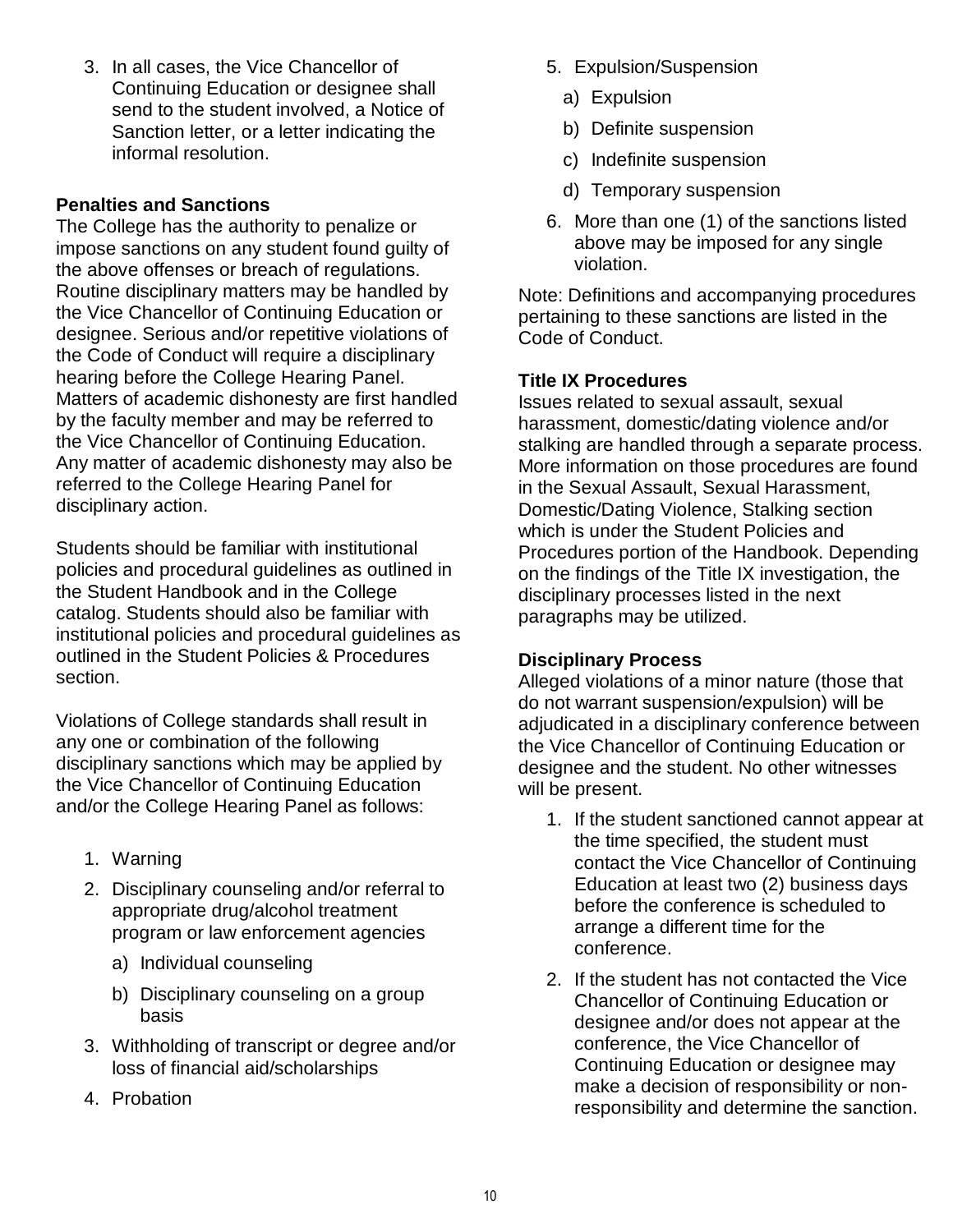- 3. At the disciplinary conference, the Vice Chancellor of Continuing Education or designee will review the sanctions, evidence, and student's rights with the student. The student will have an opportunity to present any evidence or testimony on his or her own behalf.
- 4. After reviewing the evidence and hearing from the student, the Vice Chancellor of Continuing Education or designee will determine if the student is responsible or not responsible for the alleged violation. Any student who is found to have violated a regulation governing student conduct will be subject to the sanctions as listed in this section.
- 5. The Vice Chancellor of Continuing Education or designee decision as to whether a student is responsible for a student conduct violation and the appropriate sanction, if any, will be sent to the student within five business days at the last known address provided by the student to the institution. This letter will include the reasoning by which the decision was reached. The action is effective upon the date the notification was written. A copy of the letter will be placed in the student's disciplinary file maintained by the program coordinator. Students have the right to appeal this decision to the College Hearing Panel, if warranted, as described in the process below.

#### <span id="page-10-0"></span>**Appeal Process**

Access to an appeal is defined within College policies and procedures, but must be requested by the student **no more than 5 business days** after the sanctioning decision as dated on the Notice of Sanction letter. If a student feels that he or she has been disciplined unfairly through the Disciplinary Conference procedure or if he or she wishes to appeal some other decision considered to be unjustified, unfair, or a violation of student rights, then the student should appeal that decision. An appeal is not granted in cases where there is disagreement with a College policy or procedure. In those cases a student may file a complaint with the appropriate department. Appeal forms are located in the Vice Chancellor of Continuing Education or designee

Office (Room 115 at Marshalltown) as well as on the website at

#### [www.IowaValleycom/Right\\_to\\_Know](http://www.iowavalleycom/Right_to_Know)

- 1. The right to appeal does not necessarily entitle a student to a hearing of his/her case. Based on the appeal information forwarded by the student, a hearing may be granted by either the College Hearing Panel, or before a dean/director depending on the sanctioning department and incident.
- 2. Failure to appeal or comply with appeal procedures will render the original decision final. In the event of extenuating circumstances, an extension in time may be requested by submitting a written request to the Vice Chancellor of Continuing Education (or designee) stating specific reasons for the request of additional time including why the timeline for the appeal was not met.
- 3. Any sanction imposed as the result of a Disciplinary Conference or College Hearing Panel will remain in effect during the process of appeal. The Vice Chancellor of Continuing Education or designee has the authority, under extenuating circumstances, to defer the imposed sanction while the appeal is in process. The appeal of a Disciplinary Conference sanction is to the College Hearing Panel. The appeal of a College Judicial Board sanction is to the Chancellor.
- 4. The following constitute reasons for an appeal and the appellate individual or board should limit its review of the hearing board's record to these issues:
	- a) The student's due process rights were substantially violated in the hearing process.
	- b) There was not substantial evidence to support the decisions reached.
	- c) There is new material evidence that could not have been discovered at the hearing time.
	- d) The sanctions imposed were too severe or not appropriate for the violation.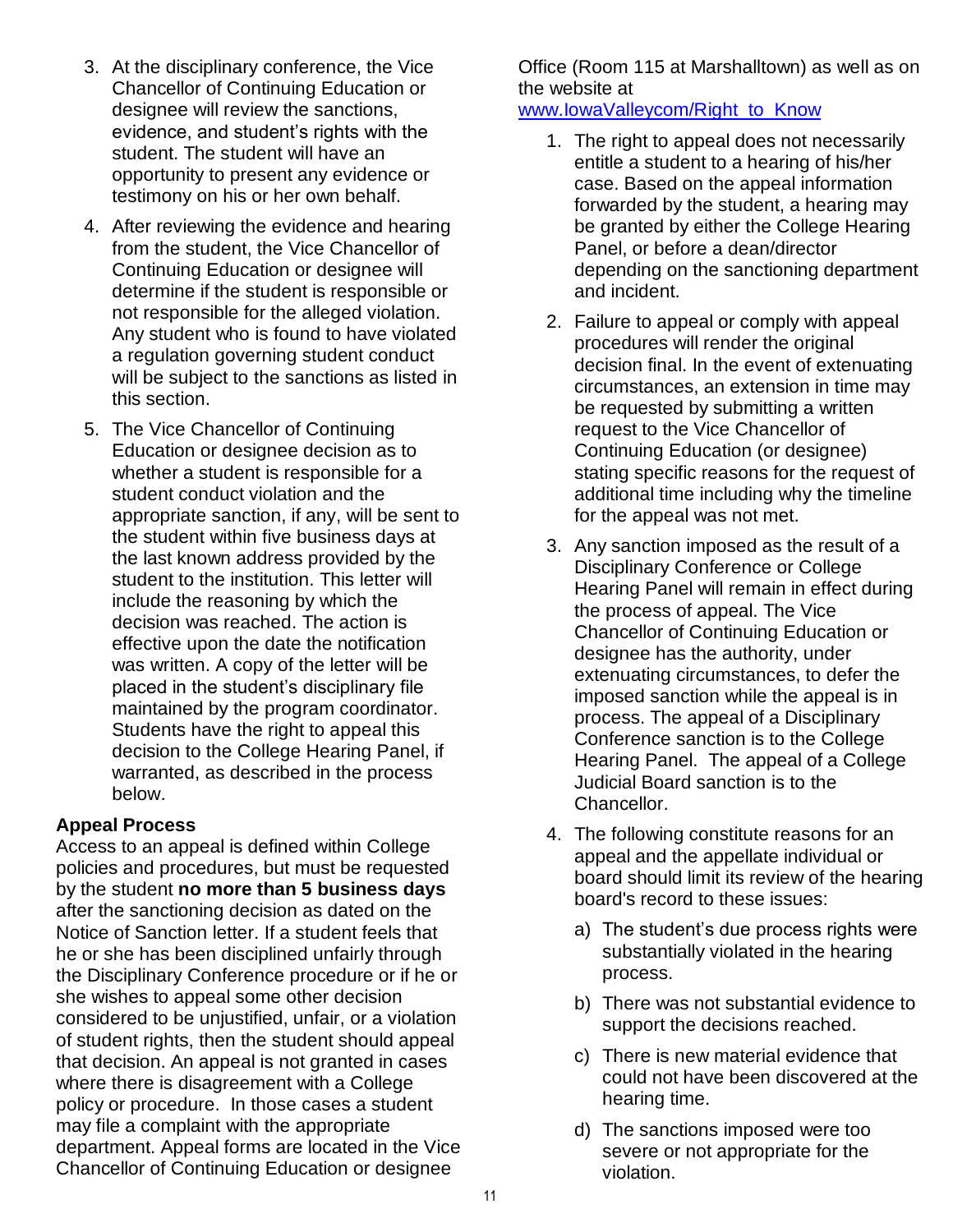- 5. An appeal may be denied for insufficient grounds to request an appeal. However, if the appeal is granted at either level, the appeal panel may:
	- a) Accept the report and decision of the disciplinary conference/College Hearing Panel.
	- b) Reverse the decision and dismiss the case or remand the case for receipt of additional evidence (only if not available to the student at time of hearing) or to allow an opportunity for the student to prepare and present a defense.
	- c) Accept the decision, but reduce the sanction imposed. The appeal committee may not increase the sanction.
- 6. Withdrawal of Student: If a student withdraws from the College, the withdrawal does not affect the ability of the College to initiate or continue disciplinary proceedings against the student for actions or events which occurred prior to the withdrawal.

#### <span id="page-11-0"></span>**College Hearing Panel Procedures**

Appeals of Disciplinary Conference sanctions and alleged violations of a major nature (including those offenses that have warranted suspension/expulsion from the College) may be heard by the College Hearing Panel. The following procedures pertain to the College Hearing Panel:

1. In cases of a major violation of the Student Code of Conduct, the Notice of Hearing shall be sent by the Vice Chancellor of Continuing Education or designee will send a Notice of Hearing, which details the alleged violations, a summary of the alleged misconduct, and the time and date of the hearing.For cases of an appeal, and after the Vice Chancellor of Continuing Education or designee has sent to the student involved a Notice of Sanction, the student may appeal that sanction through the appeal process outlined in the section above.

- 2. If a student appeal is granted, (see Appeal Process Section 4) the Vice Chancellor of Continuing Education or designee shall send the student a Notice of Hearing within a reasonable timeframe, usually within 10 business days of the appeal submission.
- 3. If the student charged cannot appear at the time specified, the student must contact the Vice Chancellor of Continuing Education or designee at least two (2) business days before the hearing is scheduled to arrange a different time for the hearing.
- 4. If the student has not contacted the Vice Chancellor of Continuing Education or designee and/or does not appear at the hearing, the College Hearing Panel may make a decision of responsibility or nonresponsibility and then render a sanction.
- 5. The College Hearing Panel will be comprised of an odd number of members (faculty members and college staff representatives). The Board will hear all evidence in the case including witness testimony and documentation and make a decision as to whether the student is responsible or not responsible for the alleged violation and determine an appropriate sanction.
- 6. Each campus will have at a pool of trained members from which three members will be drawn to hear the case and to serve on the College Hearing Panel. Members will be appointed by the Vice Chancellor of Continuing Education.
- 7. One member of the College Hearing Panel will serve as Chairperson and shall preside at the hearing; and during the hearing shall inform the student of the charge, the hearing procedures, and his or her rights; and shall answer any questions the student charged may have on these matters.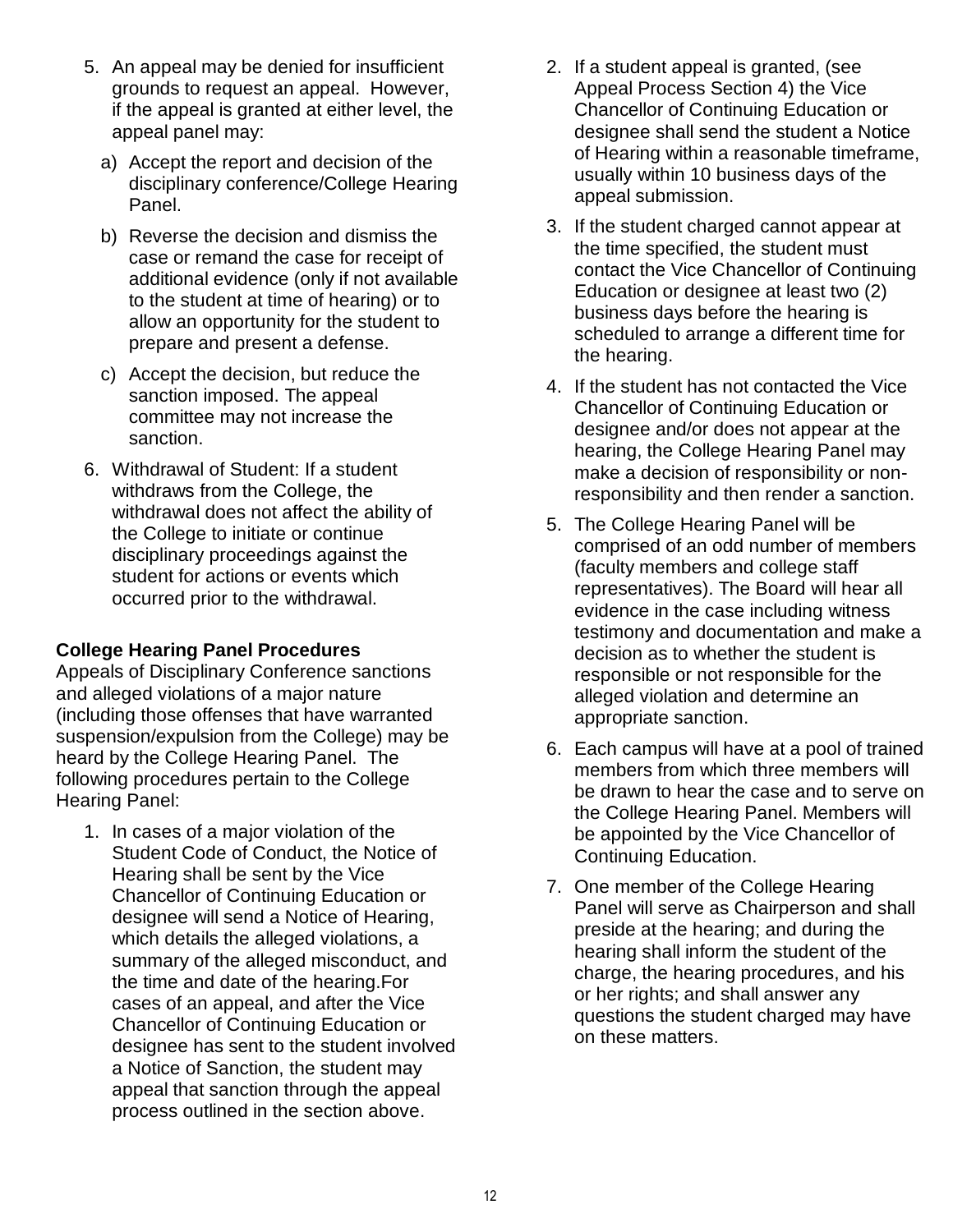8. The chair shall call witnesses and ask the Vice Chancellor of Continuing Education or designee or designee to provide an oral summary of the written testimony in support of the student conduct violation. The student may then share information with the Board, which may include written testimony and witnesses in his or her behalf.

#### <span id="page-12-0"></span>**Rights and Responsibilities of Accused in the Disciplinary Process**

Student rights are protected in accordance with due process. Students accused of violating the Student Code of Conduct policies shall have rights. The student sanctioned has the following rights at a Conference or College Hearing Panel meeting:

- 1. Right to due process
- 2. Right to notice of allegations and summary of facts in the case
- 3. Right to attend the hearing and present on your behalf and summary of case from their viewpoint
- 4. Right to refuse to participate in the hearing
- 5. Right to present documentary, testimonial, or physical evidence
- 6. Right to call witnesses who have a direct bearing on the case
- 7. Right to hear and question witnesses
- 8. Right to the Disciplinary Conference decision or College Hearing Panel's decision which will be based on the evidence presented and evaluated by the standard of preponderance of the evidence
- 9. Right to be notified of the final decision of the conference/hearing in writing
- 10.Right to appeal the final decision if an appeal is warranted (See Appeal Process Section 4)
- 11.To have representation of choice present with the understanding that the representative may not participate in the proceedings.

The College Hearing Panel Chairperson may exclude irrelevant, immaterial, or unduly repetitive information. Advisors for the student may assist the student with the preparation of the hearing, but may not actively participate by questioning witnesses, cross-examining witnesses or other participants or formally addressing the hearing participants. The College is entitled to challenge a committee member for a cause. Removal of a panel member will be at discretion of remaining panel members.

It is the policy that statements, evidence, or comments given during a Disciplinary Conference or College Hearing Panel will be held in strictest confidence by members of the hearing committee and its advisor(s), or any other individuals involved in a hearing or hearing appeal. No statements will be made to the general public by members of the hearing committee before or during the hearing, or before, during, or after deliberation. In all hearings, at all levels, no individual will be required to offer evidence which may be selfincriminating.

The College Hearing Panel's decision based on the standard of preponderance of the evidence as to whether a student regulation was violated and the appropriate sanction, if any, will be sent within five business days to the student by mail at the last known address provided to the College by the student. This letter will include the reasoning by which the decision was reached. The action is effective upon the date the notification was written. A copy of the letter will be placed in the student's disciplinary file maintained by the program coordinator.

#### <span id="page-12-1"></span>**Waiving Right to Appeal Hearing Procedure**

A student may waive a right to an appeal hearing through failure to appeal an imposed sanction within designated time limits.

# <span id="page-12-2"></span>**Student Policies & Procedures**

#### <span id="page-12-3"></span>**Grievances and Complaints**

The College believes in maintaining an educational environment that is positive and productive for its students. Occasionally, a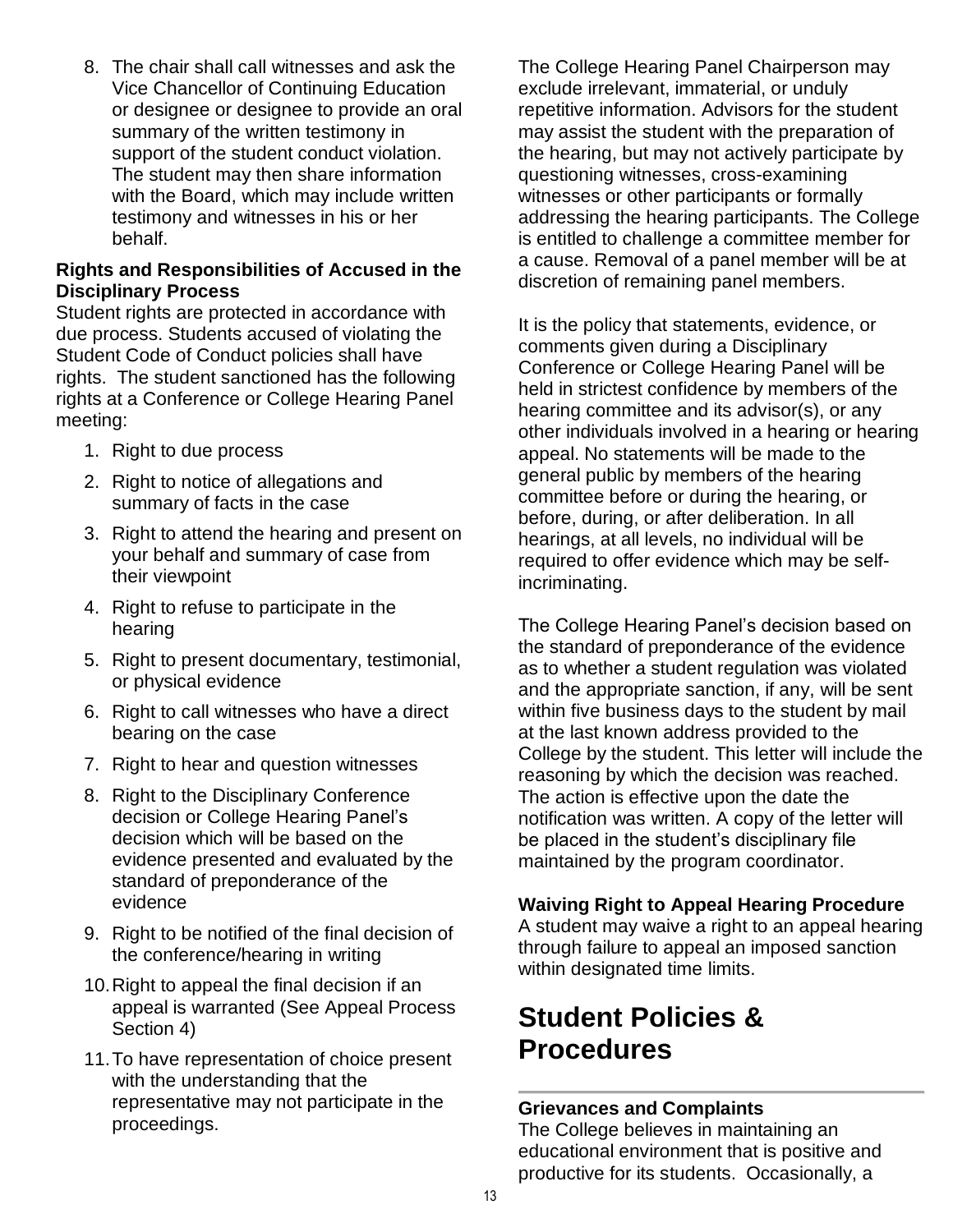student may claim that he or she has experienced an alleged violation, misinterpretation, or misapplication of IVCCD Board Policies, rules and regulations; or has been unfairly treated by an IVCCD employee or another student; or that the contractual relationship between the student and IVCCD has been breached. When these situations arise, students should follow the Student Grievance Procedure. For all other complaints and feedback, the student should follow the Student Feedback/Complaint Procedure. Forms are found in the Vice Chancellor of Continuing Education or designee office on the Marshalltown campus or online at [www.IowaValleycom/Right\\_to\\_Know.](https://ce.iavalley.edu/about-ce/right-to-know-information)

#### **Student Grievance Procedure**

The grievance form includes a written summary of the situation. According to Board Policy 502, the written grievance is to be resolved through the following steps:

The student is expected to make every effort to resolve the problem with the IVCCD employee, including a meeting with that employee.

- 1. If no solution is reached between the student and the employee, the student may file a formal grievance. The written grievance form must be submitted to the Vice Chancellor of Continuing Education (or to his or her designee) within 10 business days of the initial meeting with the employee.
- 2. If no solution is reached between the student and the Vice Chancellor of Continuing Education (or designee), the grievance may be appealed in writing within 5 business days of the step 2 decision to the IVCCD Chancellor. The decision of the Chancellor is final and ends the grievance process.

**Student Feedback/Complaint Procedure** The College is committed to providing high quality services. We strive to deal with all students in a manner which is fair, efficient and courteous, and your feedback and complaints are important to the improvement of College services. All complaints and feedback, including the outcome, are documented and shared annually with the Vice Chancellor of Continuing

Education. Feedback or complaints that are unrelated to a grievance should follow these steps:

- 1. Complete the Student Feedback/Complaint Form found in the Vice Chancellor of Continuing Education's office or on the College website.
- 2. Discuss the complaint/feedback with those within the department faculty or supervisor with oversight of that decision, policy, or service.
- 3. If a student is dissatisfied with the results of the initial meeting, he or she should contact the member of the College's administrative team with oversight over the area to discuss the concern.

#### <span id="page-13-0"></span>**Academic Freedom for Students**

In the interests of promoting the best possible educational environment for members of the community and remaining consistent with the rights of others, students shall be free to examine and express opinions on all questions of interest to them. Students shall be guaranteed all constitutional rights, including freedom of inquiry, expression, and assembly. All regulations contained in the Student Code of Conduct are designed to achieve the maximum academic freedom coupled with responsibility and necessary order.

#### <span id="page-13-1"></span>**Students with Special Needs**

CE provides individualized assistance to students with special needs who identify themselves and request help. The College staff can provide advocacy, advice, counseling and referral information. By working together, students and staff strive to eliminate attitudinal and architectural barriers, which might impede successful completion of a student's studies at CE.

The College adheres to all requirements of the Americans with Disabilities Act and will make reasonable accommodations for any student or patron with a physical need (in the laboratories, classrooms, restrooms, or for student activities and athletic contests). A barrier-free environment is stressed, and the campus is physically accessible throughout.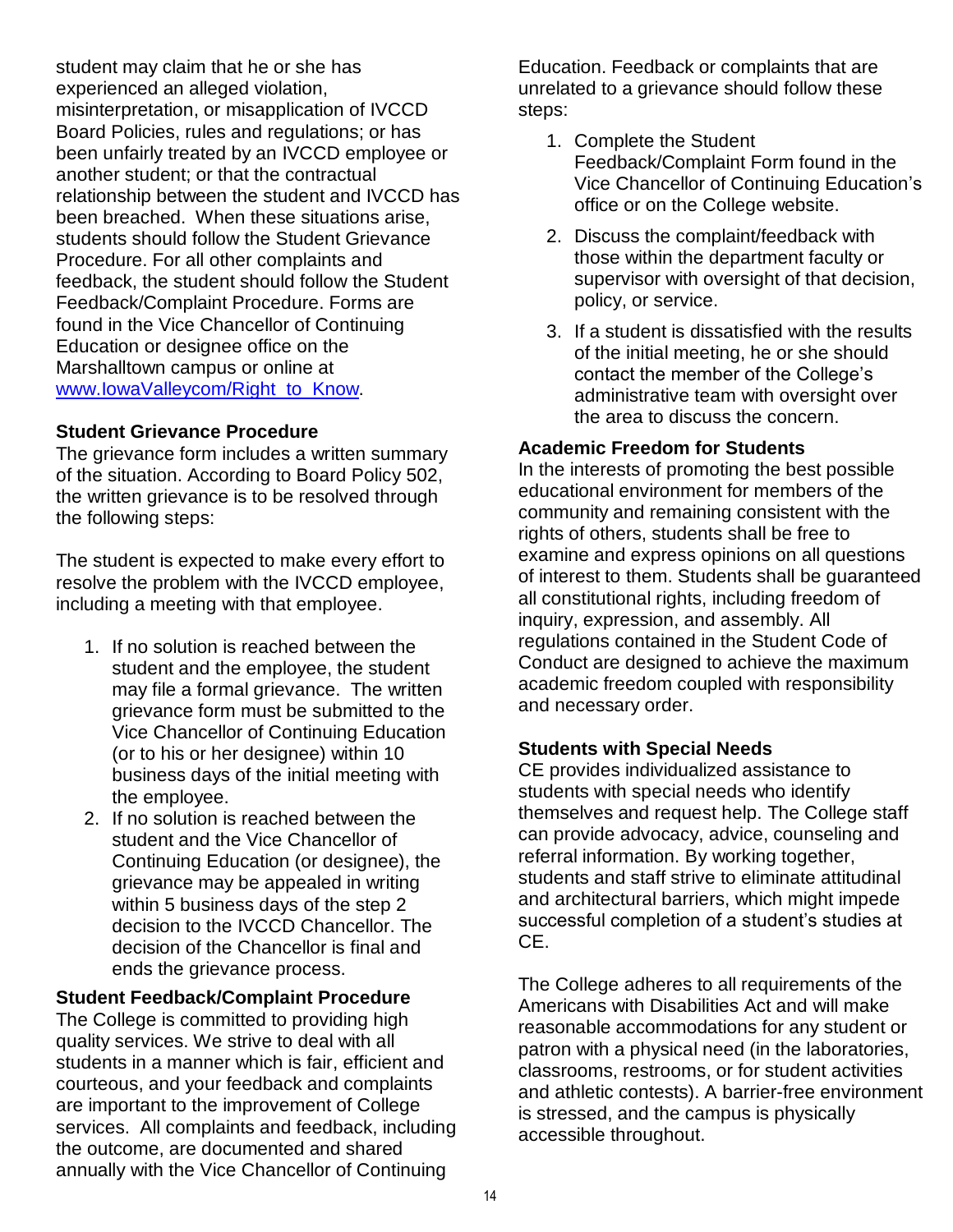Should classroom modification be needed, students with special needs should notify instructors so physical changes can be made (see Steps to Obtain Accommodations below).

Parking spaces are marked and reserved for students displaying handicap permits in their vehicles. In addition controlled (electronic access) doorways.

#### **Steps to Obtain Accommodations**

Students with special needs should plan ahead for requesting accommodations. Reasonable accommodations can be made in a timely manner, but it may involve faculty, family members, counselors, other support personnel, and the student. Careful planning can assure that all involved will have time to respond to identified needs.

- 1. Contact the program coordinator and schedule an appointment to discuss and begin completion of the Application for Students with Disabilities form.
- 2. After completing the form submit required documentation of disability if deemed necessary and review the information. Then an appropriate support/action plan will be developed following all State Department's requirements with assistance from College personnel or vocational rehabilitation counselors, as needed.
- 3. If documentation is requested and not received, release forms may be signed to authorize the College to request such documentation prior to developing a support/action plan. When documentation is received, students will work with faculty/staff to develop and implement a plan based on individual needs.
- 4. A letter documenting eligibility to receive services will be sent to the student, who may use it to visit with instructors each semester. It is the student's responsibility to keep instructors informed of continuing/updated needs.

The College recognizes that students' accommodation needs may change during the time they are attending classes, and the accommodation support/action plan may change accordingly. A student who feels his or her accommodation needs have not been met should contact the Vice Chancellor of Continuing Education at 641-844-5640. If that meeting does not result in satisfaction, students should follow the grievance procedure outlined under Student Policies & Procedures.

#### <span id="page-14-0"></span>**Academic Integrity Procedures**

Consistent with College policy, cheating, the appearance of cheating, and plagiarism in classes will not be tolerated. For purposes of all classes, cheating includes the use of calculators with programmable text used during exams if the text function is used, using study sheets or other written material during the exams when it is a closed book exam, using another student's answers with or without their knowledge, or supplying answers, and the use or appearance of use of other restricted items. When a student is found cheating on any assignment the penalty will be at the discretion of the instructor's policy, but it could range from awarding zero points for that assignment/exam to failing the course. Further exams taken by that student will be under the direct supervision of the instructor at a time and place designated by the instructor. Violations of the academic integrity policy are subject to Student Code of Conduct processes.

### <span id="page-14-1"></span>**College Closings**

It is the policy of CE to hold regular classes on all days scheduled on the College calendar. If an emergency develops requiring the College to close, the announcement will be made via the local television and radio stations.

#### <span id="page-14-2"></span>**CE Phone**

All phone lines are available from 8:00 am – 4:30 pm. Call the following phone numbers regarding class cancellations due to weather, instructors' absences, utility shutdowns, or other conditions.

- Iowa Valley Continuing Education - 641-752-4645
- Iowa Valley Education & Training Center – 641-754-1348
- Orpheum Theater Center 641-844-5921
- Iowa Falls 641-648-4611
- $\cdot$  Grinnell 641-752-7106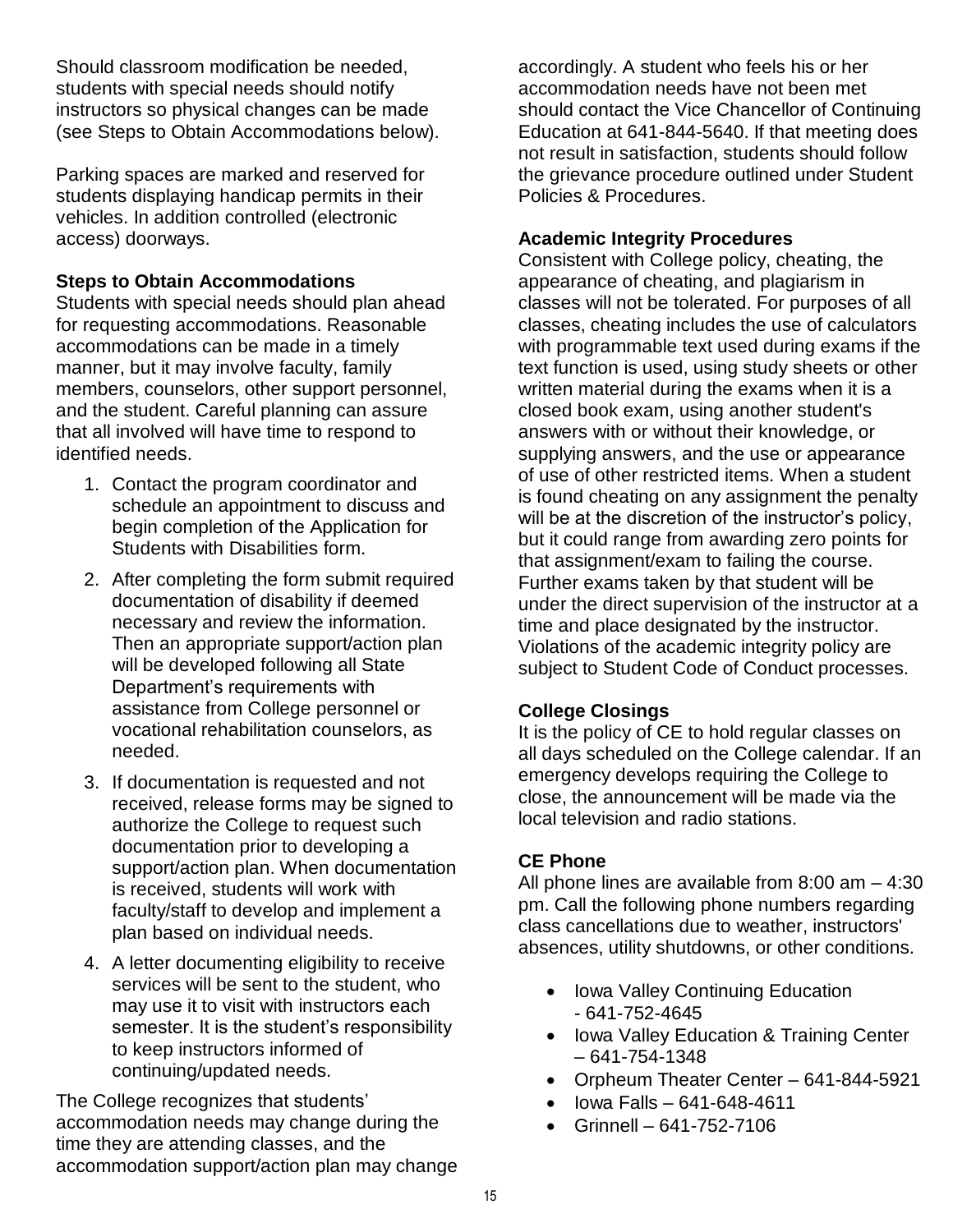### <span id="page-15-0"></span>**Parking Regulations**

Free parking (with no vehicle registration) is provided for all CE students. Vehicles that are parked in restricted areas, as well as vehicles not moved within 36 hours of a snow event will result in the vehicle being towed at the student's expense.

#### <span id="page-15-1"></span>**Tobacco-Free Campus**

Iowa Valley Community College District is committed to providing a safe and healthy environment for students, visitors and employees. The Iowa Legislature passed the Iowa Smokefree Air Act (H.F. 2212) of 2008 and the U.S. Surgeon General has found that use of tobacco is a significant health hazard. IVCCD's campus is both smoke-free and tobacco-free. Use of tobacco in any form and nicotine simulation or vapor products (e.g. e-cigarettes) is not allowed on any of our grounds or in any of our facilities or vehicles. This includes all buildings, grounds, sidewalks, parking lots, vehicles, and streets within the campus. This also includes personal vehicles on school grounds in accordance with Iowa's Smokefree Air Act.

Student disciplinary procedures and/or civil penalties can be assessed to students found in violation of this regulation. Retaliation against anyone who registers a complaint is prohibited and subject to IVCCD's disciplinary procedure. To register a complaint, contact a College administrator or the Iowa Department of Public Health at 1-888-944-2247 or visit [www.IowaSmokefreeAir.gov.](http://www.iowasmokefreeair.gov/)

#### <span id="page-15-2"></span>**Drug-Free Campus**

It is the policy of CE to comply with the Drug-Free Schools & Communities Act Amendments of 1989.

# **Legal Sanctions for Possession & Distribution of Illicit Drugs or Unlawful Possession of Alcohol**

## **Federal Statutes**

- Manufacture, distribute, or possess with intent to deliver a controlled substance or counterfeit substance (Title 21, USC 841). Penalty: Sentences range from two years and \$10,000 or both to 15 years and \$25,000 or both. All sentences carry a mandatory minimum confinement and repeat offenders are subject to double penalty.
- Possession of controlled substance, including marijuana (Title 21, USC 844). Penalty: First conviction up to one year and \$1,000-100,000 or both. Special sentencing provisions for possession of crack cocaine: Mandatory five years up to 20 years and up to \$250,000 or both. Repeat offenders' penalties in both cases are increased.
- Distribution of controlled substance to persons under age 21 (Title 21, USC 845). Penalty: The penalties of USC 841 are doubled and the mandatory minimums are doubled.

**Note:** Any property which has been used to facilitate the commission of a criminal offense or to avoid detection or apprehension of a person committing a criminal offense or property acquired as proceeds of a criminal offense are subject to forfeiture under both federal and state law. This includes not only cash but also cars, boats, airplanes, guns, coins, and even houses. In addition, conviction results in denial or revocation of federal benefits such as student loans, grants, contracts, professional and commercial licenses, and firearms approvals. See Federal Register Vol. 55, No. 159, for details and specific trafficking penalties for all drug categories and offenses.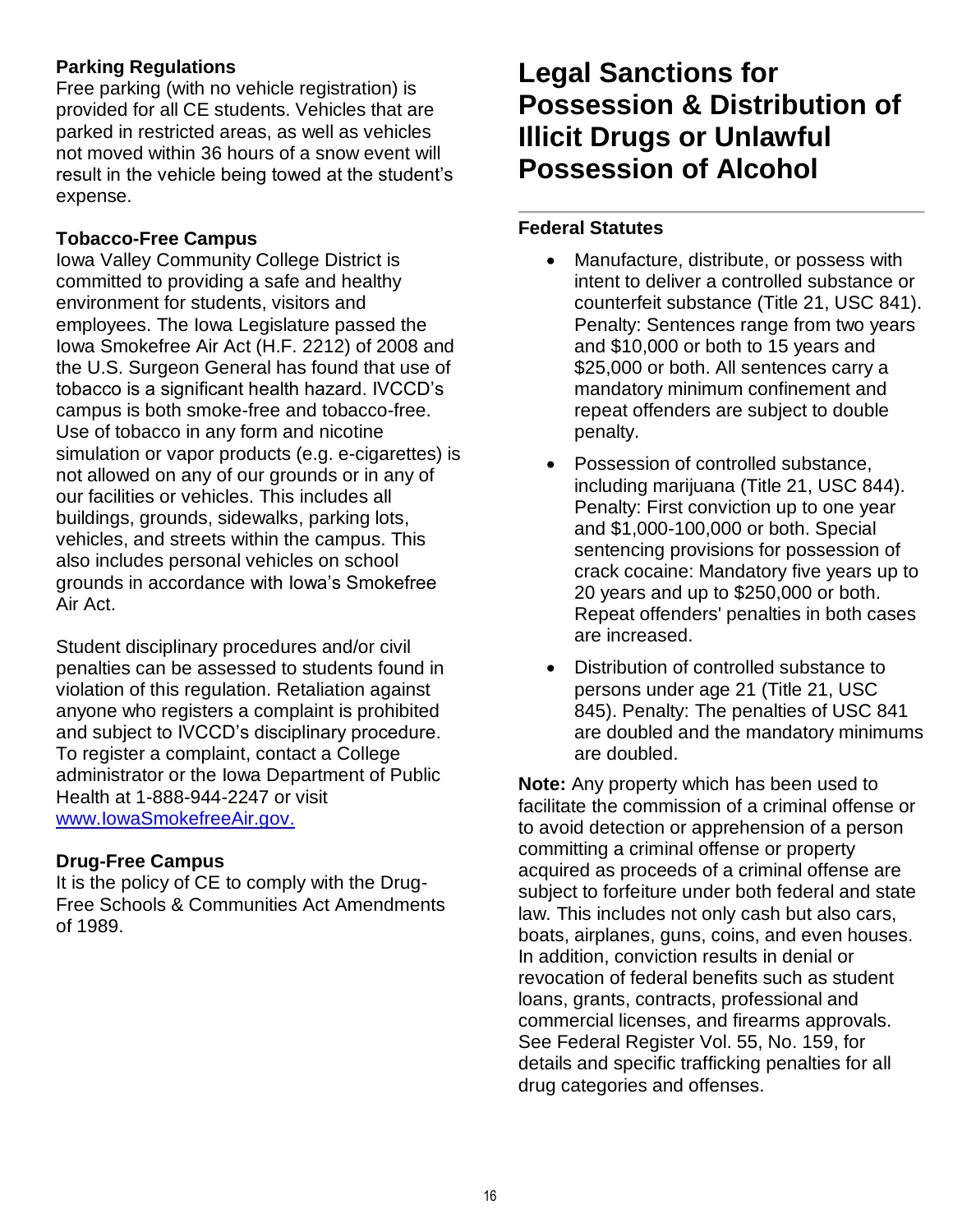#### **State Laws**

- Possession of a controlled substance (first offense) includes any drug: minimum fine \$315, loss of driver's license for 180 days, two-day jail sentence; maximum fine of \$1,875 and one year in jail. Courts may order denial of all federal benefits (including student loans) for all drug convictions.
- Manufacture, delivery, or possession with intent to deliver a controlled substance including heroin, cocaine, methamphetamine, amphetamine, PCP, LSD, marijuana: maximum 50 years prison and \$1 million fine (mandatory minimum confinement, 1/3 of sentence, \$1,000 fine). Other drugs such as peyote, opium, hallucinogens, and other stimulants/depressants: maximum 10 years and \$10,000 fine; minimum of 1/3 of sentence, \$1,000 fine. Possession of firearm during crime doubles punishment with mandatory prison confinement.
- Drug Tax Stamp: drug dealers are required to buy "drug tax stamps" from the Iowa Department of Revenue. If you are arrested for drugs (e.g., delivery, manufacturing, possession with intent) and do not have tax stamps the Revenue can seize personal property and sell it to satisfy the tax bill. This is a Class D felony, five years in prison and \$7,500 fine.
- Gatherings where controlled substances are unlawfully used: Sponsor, promote, aid, or assist in the sponsoring or promoting of a meeting, gathering, or assemblage with the knowledge or intent that a controlled substance will be distributed, used or possessed there results in Class D felony: 5 year sentence and \$7,500 fine. If marijuana only is used, it is a serious misdemeanor with 1-year sentence and \$1,875 fine.
- Distribution of controlled substance to person under age 18: Class B felony, 25 years, five-year mandatory minimum confinement; Class C felony, 10 years, 3 1/3 year minimum confinement.
- Manufacture or distribution of methamphetamine in presence of minor: 99 years in prison. "In presence of" can mean: minor physically present, a minor not present but lives there, at a multiple unit residential building (apartment), at a motel, or in a building where minors' presence can reasonably be expected. Distribution within 1,000 feet of a secondary or elementary school: Additional five-year sentence.
- Unlawful Alcohol: The legal age to possess alcohol is 21. Possession/distribution by a person under age 21: First offense: \$200; Second or more offense: \$500 and driver's license suspended up to one year. Distribution by person age 21 or older: Serious misdemeanor, \$500 minimum fine. If act results in serious injury to anyone, it is an aggravated misdemeanor (fine \$500 to \$5,000 and two years in prison). If act results in death, it is a class D felony (\$7,500 fine, maximum five years in prison).
- Drinking and Driving: Effective July 1, 1995, anyone under age 21 who is caught driving with a blood alcohol content of .02 or more will lose his or her driver's license or permit for up to 60 days. Temporary driving permits for school, work, or any reason will not be allowed during the suspension period. Realize that .02 is a very small amount ... as little as one beer or drink.
- Drivers age 18 and over can be prosecuted for Operating While Intoxicated (OWI) if they: 1) drive under the influence of an alcoholic beverage and/or drug, 2) drive with an alcohol concentration of .08 or more, or 3) drive with a controlled substance in their system. The penalty for OWI first offense is from two days in jail and \$1,250 fine to one year in jail. Second offense: seven days in jail and \$1,875 fine to two years in jail and \$6,750 fine. Third or more offense: 30 days in jail and \$3,125 fine to five years in prison with a maximum of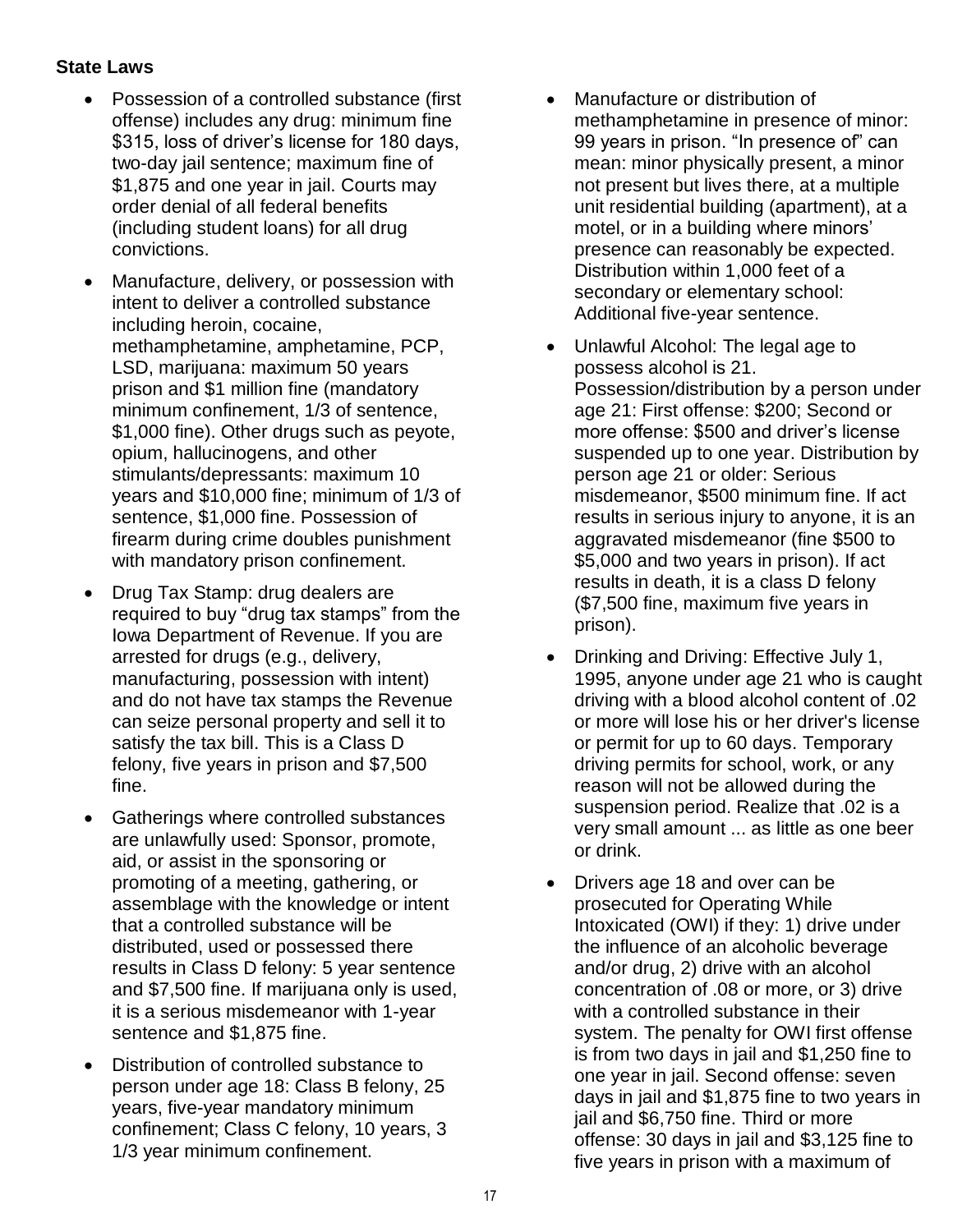\$9,375. In addition, various license suspensions start with six months, and vehicles can be impounded or immobilized for OWI second and third offenders. On third offense OWI, license can be barred for six years.

#### **Local Ordinances**

- Illicit Drugs: Use or possession with intent to use (drug paraphernalia, inhaling intoxicants): Maximum 30 days in jail and/or \$100 fine. State penalty is a fine of at least \$50, not to exceed \$500 and up to 30 days in jail.
- Public Intoxication: Up to \$100 fine, or up to 30 days in jail.
- Unlawful Alcohol: Open container in a public place; under legal age in bar or pool hall serving alcohol: Up to \$100 fine or penalty, or up to 30 days in jail.

#### <span id="page-17-0"></span>**Conduct of Campus Visitors**

Access to all facilities and grounds of Iowa Valley Community College District is generally limited to students, employees and visitors for the purposes of study, work, teaching, and conducting other College business. Access to individual classrooms, laboratories and programs are limited to those enrolled in the courses and programs meeting at such locations. Visitors on campus who are not students or employees of the College are to conduct themselves in accordance with the laws, as well as commonly accepted standards of behavior and safety. Any conduct which involves loitering; intentional or negligent disruption; noise; threats; any kind of harassment, sexual or otherwise; verbal or physical abuse; endangerment of the health or safety of any person; or inappropriate entry into obstruction of, or unauthorized occupation of any College property by a visitor will be in violation of Board Policy 832. College employees have the authority to inform visitors to leave immediately. Failure to leave will result in police being summoned to take appropriate action.

#### <span id="page-17-1"></span>**Crime Prevention**

Students and employees are expected to be aware of personal safety practices and to take preventive action on campus. Students and employees should take precaution by keeping personal property on their person or securing it in a safe place (locker or locked drawer). Cars in campus parking lots should be locked to safeguard contents, and students should adopt a "buddy system" when going to their cars, especially at night. Information about criminal sex offenders can be found at www.iowasexoffender.com. The College occasionally conducts seminars on safety and crime prevention.

Use of illegal drugs or alcoholic beverages on campus or at College-sponsored activities is strictly forbidden and subject to state and federal laws.

IVCCD also maintains a "zero tolerance" for firearms, weapons, explosives, bomb-making materials and/or poisonous gases on College property. The possession or use of these items is prohibited on campus including but not limited to buildings, grounds, parking lots, and housing units. The College forbids violence in any form including harassment and bullying by or toward employees and students.

#### <span id="page-17-2"></span>**Reporting Criminal Activities**

Required reporting of criminal activity was formalized under the Crime Awareness and Campus Security Act of 1990. In compliance with the Jeanne Clery Disclosure of Campus Security Policy and Campus Crime Statistics Act (also known as the Clery Act), IVCCD and CE produce an annual Security and Fire Safety Report, which is on the CE website at www.lowaValleycom/Right\_to\_Know. The report

is published annually by Oct. 1, containing three years of campus crime statistics and certain campus security policy statements.

Campus crime statistics are available through the Vice Chancellor of Continuing Education Office or by going to **IES/NCES** National Center [fo Education Satistics website](http://nces.ed.gov/IPEDS/COOL) and searching for Marshalltown Community College.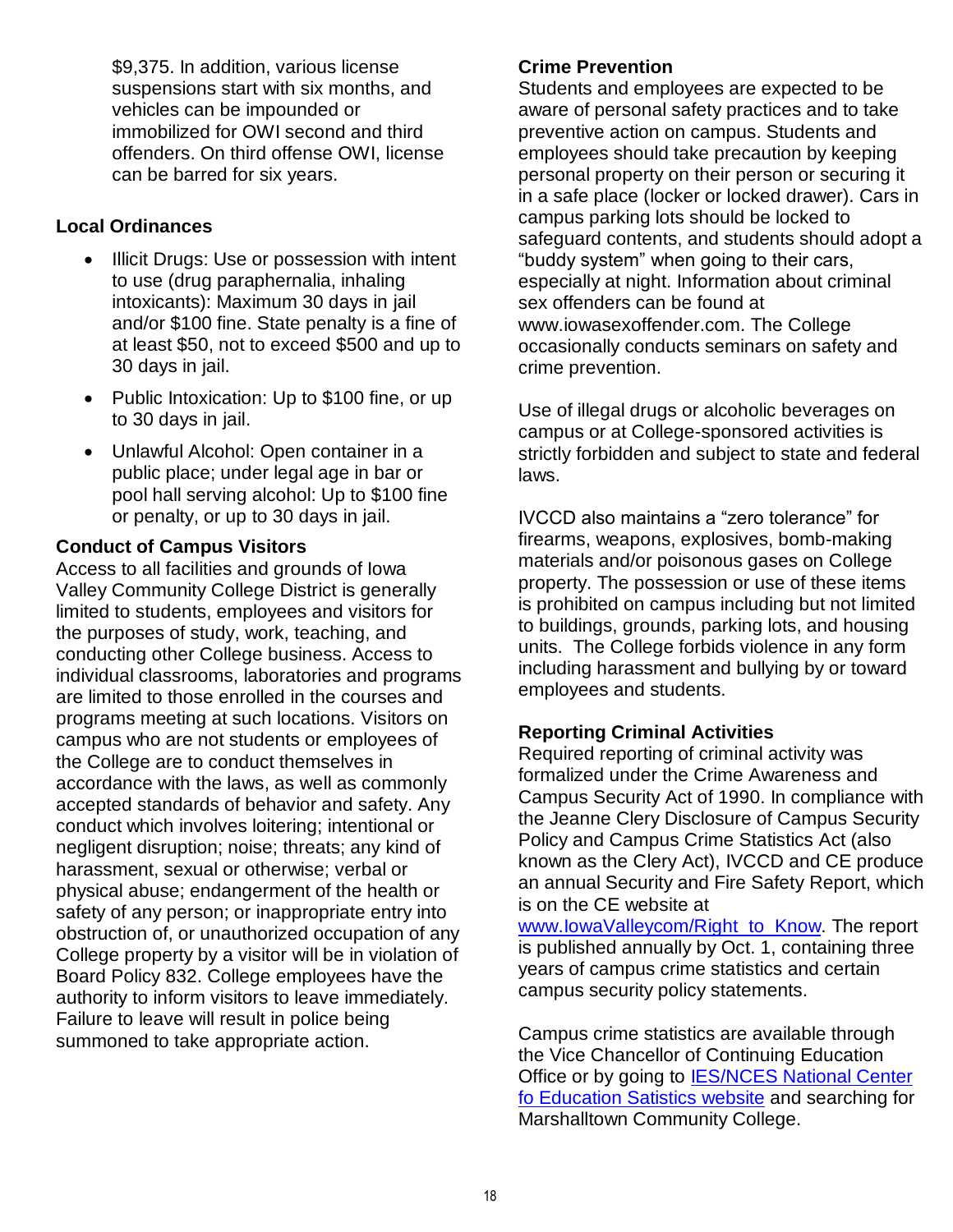#### **Reporting Procedures**

- 1. Call 9-1-1 and report the incident.
- 2. Upon discovery of or witness to a criminal act, immediately notify the CE receptionist at the main (south) entrance, the Vice Chancellor of Continuing Education or his/her designee's office, or a College administrator.
- 3. CE administrators may also contact the proper law enforcement authority.
- 4. Within 24 hours of the criminal act, file a crime report with the Vice Chancellor of Continuing Education or his/her designee.

#### <span id="page-18-0"></span>**Harassment & Discrimination**

Harassment and discrimination are prohibited and will not be tolerated at the College. Students, faculty, staff, administrators, and board members are responsible for promotion, understanding, and acceptance of College policies. Following are excerpts from IVCCD policies regarding education about and compliance with state and federal regulations governing harassment and discrimination. Complete information is available in IVCCD Board Policy 517 or by contacting a College official.

It is the policy of Iowa Valley Community College District to provide equal educational opportunities without discriminating on the basis of race, color, creed, sex, marital status, national origin, religion, age, physical or mental disability, sexual orientation and gender identity in its educational programs and activities.

It is in violation of College policy for any student or staff member to discriminate against or harass other students or staff members through conduct designed to reduce the dignity of that individual. Violations of this policy will result in disciplinary action up to and including expulsion or dismissal.

#### **Definitions**

Harassment and discrimination may include, but are not limited to:

- physical behavior or verbal or written comments of an offensive nature;
- social invitations and comments with sexual innuendos;
- the use of racial or sexual epithets or stereotypes, "slang" names, or any other language or action that by its nature or effect degrades or insults a person;
- repeated remarks of a demeaning nature;
- implied or explicit threats concerning one's education;
- demeaning jokes, stories or activities directed at a student;
- inappropriate touching, such as unwelcome hugging, pinching or patting;
- vulgar or obscene jokes, cartoons or pictures.

The College also prohibits unwelcome sexual advances, requests for sexual favors and other verbal and physical conduct of a sexual or otherwise offensive nature when submission to such conduct is made either explicitly or implicitly a term or condition of a student's educational decision or benefit; when submission to or rejection of such conduct is used as the basis for educational decisions affecting a student; when such conduct has the purpose or effect of unreasonably interfering with a student's educational performance; or when the conduct creates an intimidating, hostile, or offensive education environment.

#### **Reporting Procedures**

Students who believe they have experienced harassment or discrimination should report to the CE Education Equity Coordinator, Jacque Goodman, in the Continuing Education Department, 641-844-5640), who will serve as investigator. Complaints will be handled in a timely and confidential manner to the extent possible. Those involved in the investigation will be instructed not to talk about the complaint outside the investigation. CE strictly prohibits any acts of retaliation against a student for filing a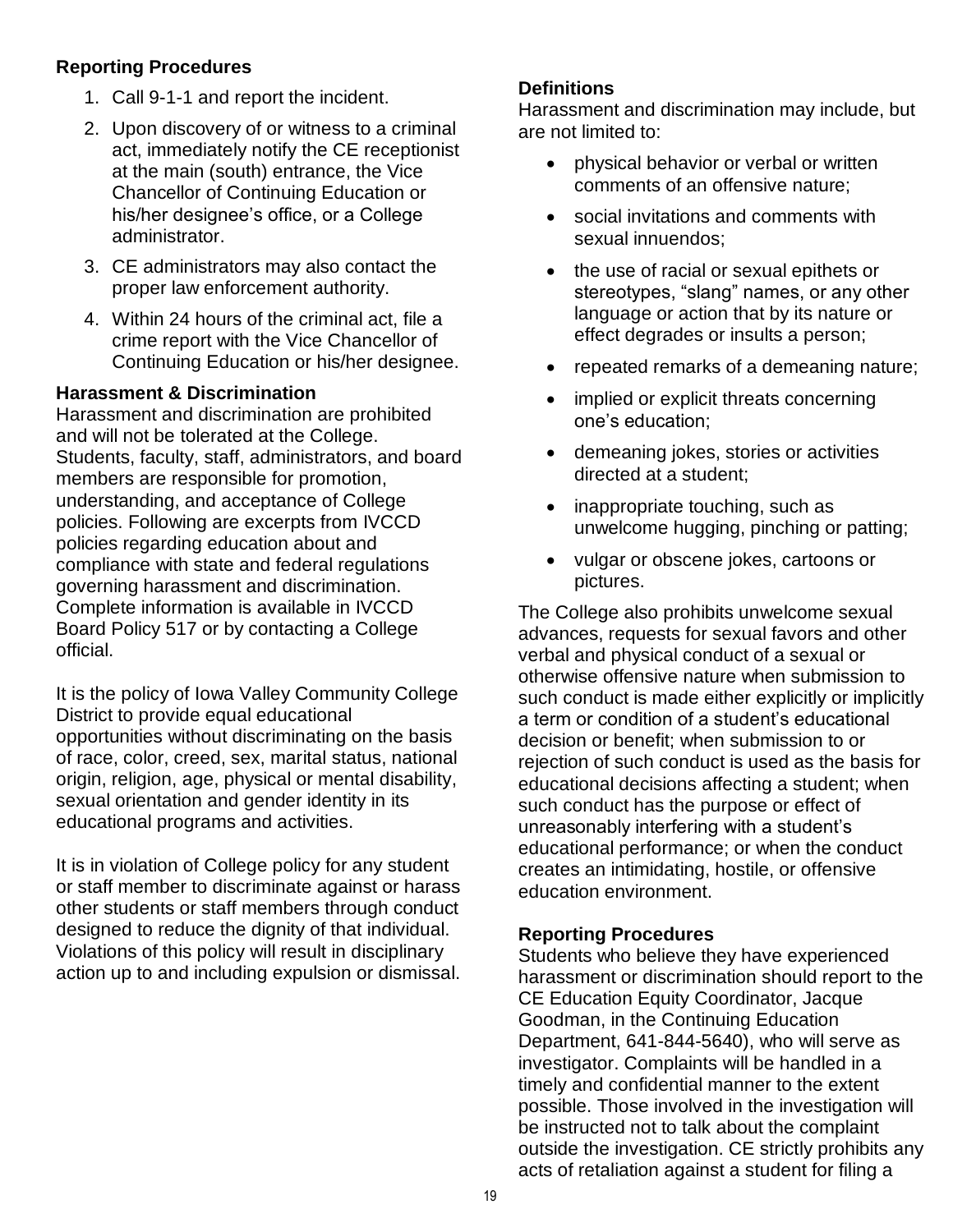complaint, assisting or participating in a harassment or discrimination investigation/hearing, or opposing language or conduct that violates this policy.

The investigator will talk with the student making the complaint to obtain an understanding and a statement of the facts. The investigator will also meet with the accused to obtain a response to the complaint. The investigator may meet with the parties involved in the complaint as often as the investigator determines to be necessary. If the complaint involves a College employee, the Vice Chancellor of Administrative Services will become involved. Upon completion of the investigation, the Vice Chancellor of Continuing Education or his/her designee will determine what further action should be taken on the complaint.

#### <span id="page-19-0"></span>**Sexual Assault, Sexual Harassment, Domestic/Dating Violence, Stalking**

Sexual misconduct is criminal behavior that will not be tolerated at any College campuses or facilities or at College events. It is CE's policy to provide programs to prevent domestic violence, dating violence, sexual assault, stalking, and sexual harassment by increasing awareness of gender violence, increasing recognition that it is a problem, increasing ownership/responsibility of the issue, developing skills to intervene, and increasing recognition of such intervention. The College's policy (IVCCD Board Policy/Guideline 518) does not discriminate based on sexual orientation or preference of individuals engaging in sexual activity.

All College employees are considered mandatory reporters, with exemptions made for mental health professionals and clergy as the law allows. When an employee becomes aware of an alleged act of sexual assault, sexual harassment, domestic/dating violence or stalking, the employee must promptly contact CE Title IX Coordinator Jacque Goodman (641-844- 5640). The employee will complete a SaVE Act Reporting form.

#### **Definitions**

**Sexual Assault** includes, but is not limited to, any sexual activity by a group or individual that takes place without the effective consent of the other individual(s) involved. Effective consent is shown by the exchange of mutually understandable words or actions between parties to a sexual interaction. To give effective consent, one must be of legal age (18). Consent must be informed and freely and actively given; silence in and of itself is not an indication of consent. To be effective, consent cannot be procured by use of physical force, compelling threats, intimidating behavior or coercion. Consent may be withdrawn at any time. Sexual activity with someone mentally or physically incapacitated (because of disability, alcohol/drug use, sleep, unconsciousness, blackout or bodily restraint) is a violation of this policy. Sexual activity includes, but is not limited to, intentional contact with breasts, buttocks, groin or genitals, or touching another person with any of these body parts, or making another person touch you or themselves with or on any of these body parts; intercourse, however slight, meaning vaginal penetration by a penis, object, tongue or finger, anal penetration by a penis, object, tongue or finger; and oral copulation (mouth to genital or genital to mouth contact).

**Sexual Harassment** is a sexual misconduct that includes unwelcome sexual advances, requests for sexual favors, and other verbal, written or physical conduct of a sexual nature when 1) submission is made explicitly or implicitly a term/condition of educational benefits, academic evaluations or access to/participation in other College activities or opportunities, 2) submission to or rejection of such conduct or communication is used as the basis for educational decisions affecting an individual, or 3) the behavior is sufficiently severe or pervasive to unreasonably interfere with the student's education or College activities, or creates an intimidating, hostile or objectively offensive educational environment. Sexually harassing behavior may include, but is not limited to, spreading sexual rumors, catcalls or whistles, making sexual gestures, exposing genitalia and/or touching oneself sexually in front of another, repeated and unwelcome sexual conversations, unwelcome and persistent flirting or teasing of a sexual nature, persistent efforts to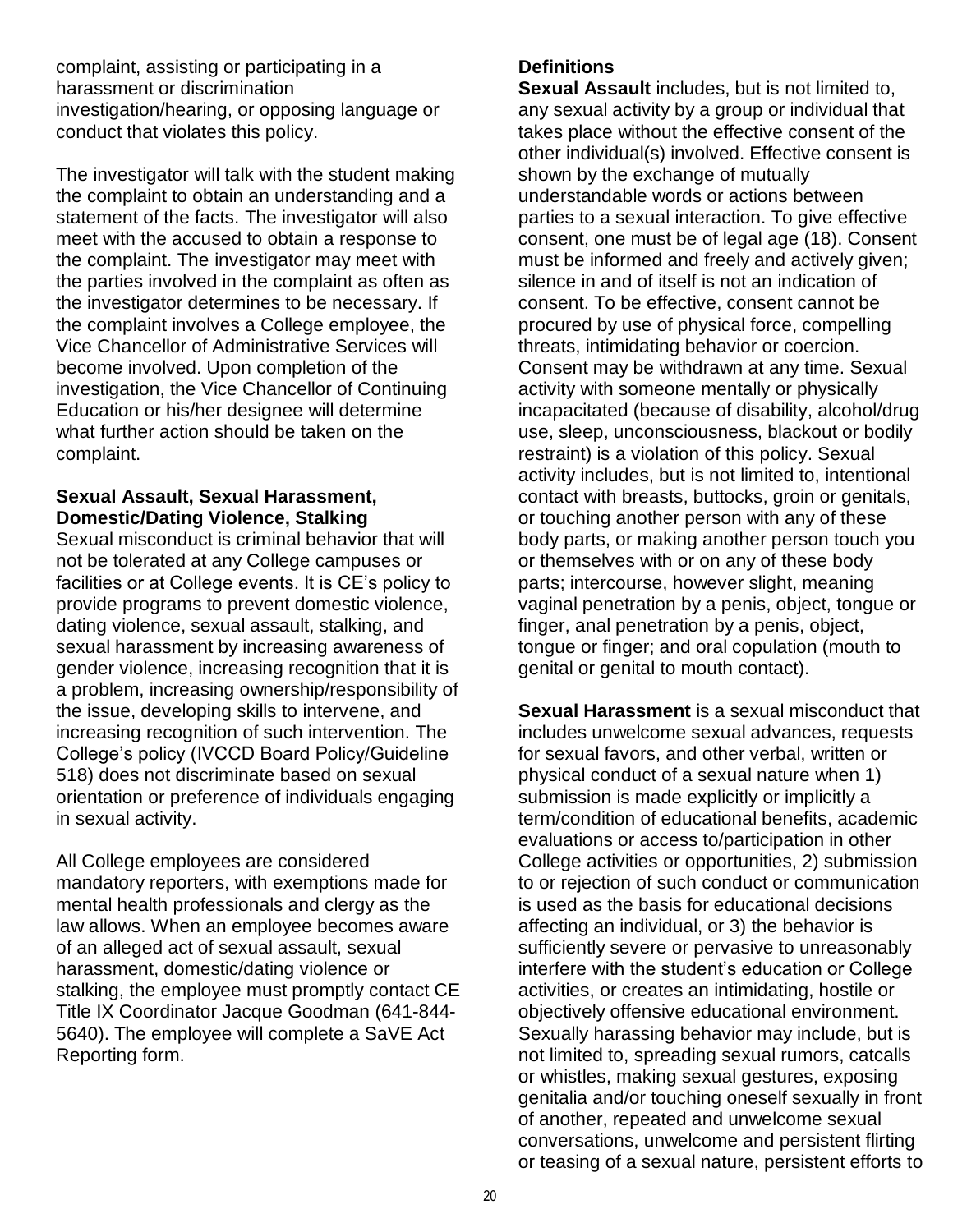develop a sexual relationship, pressure to engage in sexual behavior, other verbal or physical conduct that could be construed as sexually-based, or unwanted electronic capture (webcam, camera, video, etc.) of a sexual nature. These behaviors may be verbal, written or electronic in nature. Sexually exploitative behavior occurs when a student takes nonconsensual or abusive sexual advantage of another for his/her own advantage or benefit, or to benefit or advantage anyone other than the one being exploited, and that behavior does not otherwise constitute one of the other sexual misconduct offenses. Sexual exploitation may include, but is not limited to, prostituting another student, non-consensual video/audio-taping or photography of sexual activity, unauthorized posting/distribution of materials involving the sexual activity of another person, going beyond the boundaries of consent (such as voyeurism/secretly watching others), or knowingly transmitting an STD or HIV to another student.

**Domestic/Dating Violence** is the willful intimidation, physical assault, battery, sexual assault and/or other abusive behavior perpetrated by a domestic partner or a dating partner against the other partner.

**Stalking** means engaging in conduct directed at a specific person that would cause a reasonable person to fear for his/her safety or the safety of others or suffer substantial emotional distress.

#### **Reporting Procedures**

In an emergency, contact the Marshalltown Police Department at 9-1-1 or 641-754-5725, and CE Title IX Coordinator Jacque Goodman at 641-844-5640 located in the Continuing Education Department. A student who wishes to report a sexual assault or misconduct or file a complaint against another student or College employee should notify the Title IX Coordinator. They will explain support options, investigative steps, and hearing procedures. Complaints will be handled in a timely and confidential manner to the extent reasonably possible.

The alleged victim has the option to notify law enforcement authorities including on-campus and local police, be assisted by campus

authorities in notifying law enforcement authorities (if the victim so chooses), and decline to notify such authorities.

It is important to preserve evidence as may be necessary to prove domestic violence, dating violence, sexual assault, stalking, or sexual harassment, or to obtain a court order. It is imperative for sexual assault victims to have an examination at the local emergency facility as quickly as possible, and to not shower prior to having a forensic examination. The longer an individual waits to pursue this option, the more difficult it becomes to collect forensic evidence. The Title IX Coordinator, a sexual assault advocate, or local police can assist a victim in obtaining an exam. Crime Victim Compensation may be available to victims of sexual assault; for more information, call 800-373-5004.

#### **Investigative & Hearing Procedures**

The Title IX Coordinator will meet with a student considering submitting a complaint, outline the process for filing a complaint, and explain College procedures. A written report is typically required for a case to be referred for action, but in cases of perceived danger for the campus community, the Title IX Coordinator may request a hearing without the cooperation of the student who originated the complaint. College proceedings will provide a prompt, fair and impartial investigation and resolution. Proceedings will be conducted by officials who receive annual training related to sexual misconduct and how to conduct an investigation and hearing that protects the safety of victims and promotes accountability.

Upon receipt of a report the Title IX Coordinator will contact the accused individual(s) to explain the procedures and outline the basis for the complaint. The accused has the right to see the report that alleges a violation.

Both parties in a case are ordered to have no contact with one another. This allows the matter to proceed without any possible harassment or miscommunication between parties. Students may pursue other orders of protection through the court system.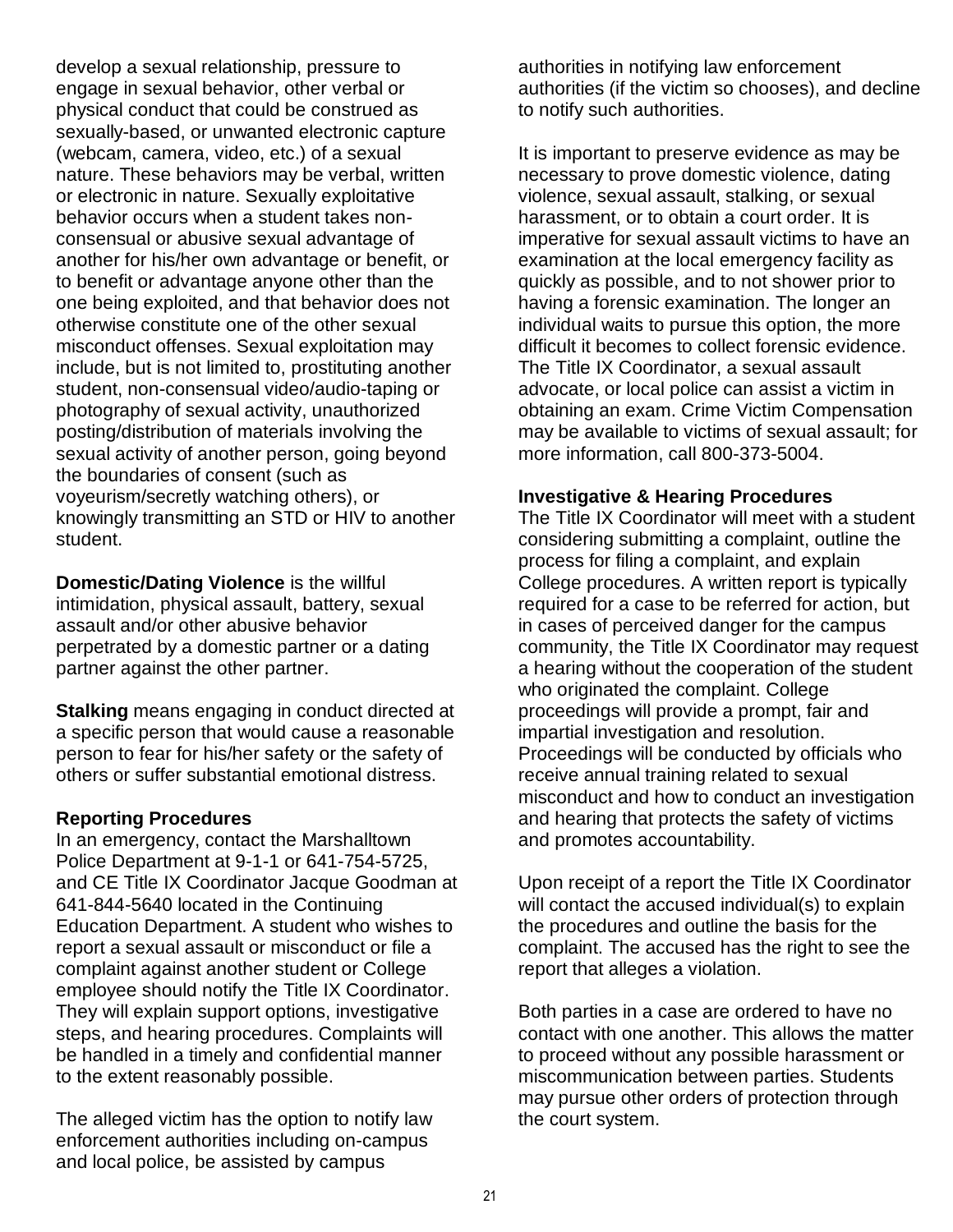Once the College receives notice about a pending case of sexual assault/harassment or misconduct, an investigator will review the matter and interview students and/or employees involved along with potential witnesses. The investigator will submit written documentation to the Title IX Coordinator, who will make a determination about whether or not a complaint may proceed to a hearing with a hearing board specifically trained to deal with sexual assault/harassment and misconduct.

College proceedings are confidential to the extent possible and permitted by law. The hearing board receives written complaints and schedules and conducts hearings related to sexual misconduct. The Title IX Coordinator facilitates the hearing but is not a voting member of the board. A three-member team comprises the decision-making members of the hearing board. The hearing board hears statements from both parties, asks questions, then makes a decision based upon the greater weight of the credible evidence. The hearing board receives training in conducting hearings specifically related to sexual misconduct allegations.

The respondent(s) has the right to question his or her accuser through questions posed to the hearing board. This right will not be denied. However, the complainant may request that accommodations be made to have separate rooms or a room partition for each party, or may request an alternative reasonable arrangement in order to minimize potential trauma or stress.

The complainant and respondent(s) are each entitled to the same opportunities to have a support person (often a parent, friend, counselor, attorney, or faculty/staff member) present during a campus disciplinary proceeding. This person can be in addition to the College support person. Pertinent expert, psychological, and medical witnesses, and other evidence may be introduced into hearings, but the hearing board will reserve the right to determine if such evidence is credible on its face or could potentially be subject to rebuttal in the opinion of the hearing board, and thus, of questionable value.

While each case is different, the hearing board will generally ask questions primarily related to the following areas: force, consent, and whether or not (or how) alcohol or drugs played a role in the alleged incident. The hearing board will use the standard of preponderance of evidence in determining outcomes from the hearing.

Both parties will be simultaneously informed in writing of the outcome and sanction of any campus disciplinary proceeding regarding alleged sexual assault/harassment or misconduct within a timely fashion and to the extent permitted by law. Any student found to have violated the sexual misconduct policy will be subject to a sanction ranging from probation to expulsion, depending on the severity of the incident and taking into account any previous campus conduct code violations and any other relevant circumstances. Other individuals who are found to be in violation of this policy will be subject to appropriate sanctions as determined and imposed by the hearing board. Other remedial or protective measures may also be implemented as appropriate.

Any party in a hearing may appeal the decision following the student code of conduct procedures. The party may submit an appeal and should have access to the reasoning of the decision as expressed in the summary and to the extent permitted by law.

Any retaliatory action or behavior taken toward an alleged victim or other individual as a consequence of his or her decision to report a violation or pursue or participate in conduct action or criminal prosecution is prohibited. Retaliation by any party may result in further disciplinary action. No officer, employee, or agent of the College shall retaliate, intimidate, threaten, coerce, or otherwise discriminate against any individual for exercising his or her rights or responsibilities under the Clery Act, as amended.

A student who reports that he/she has been a victim of domestic violence, dating violence, sexual assault, stalking, or sexual harassment, whether the offense occurred on- or off-campus, shall be provided with a written explanation of the student's rights and options, as described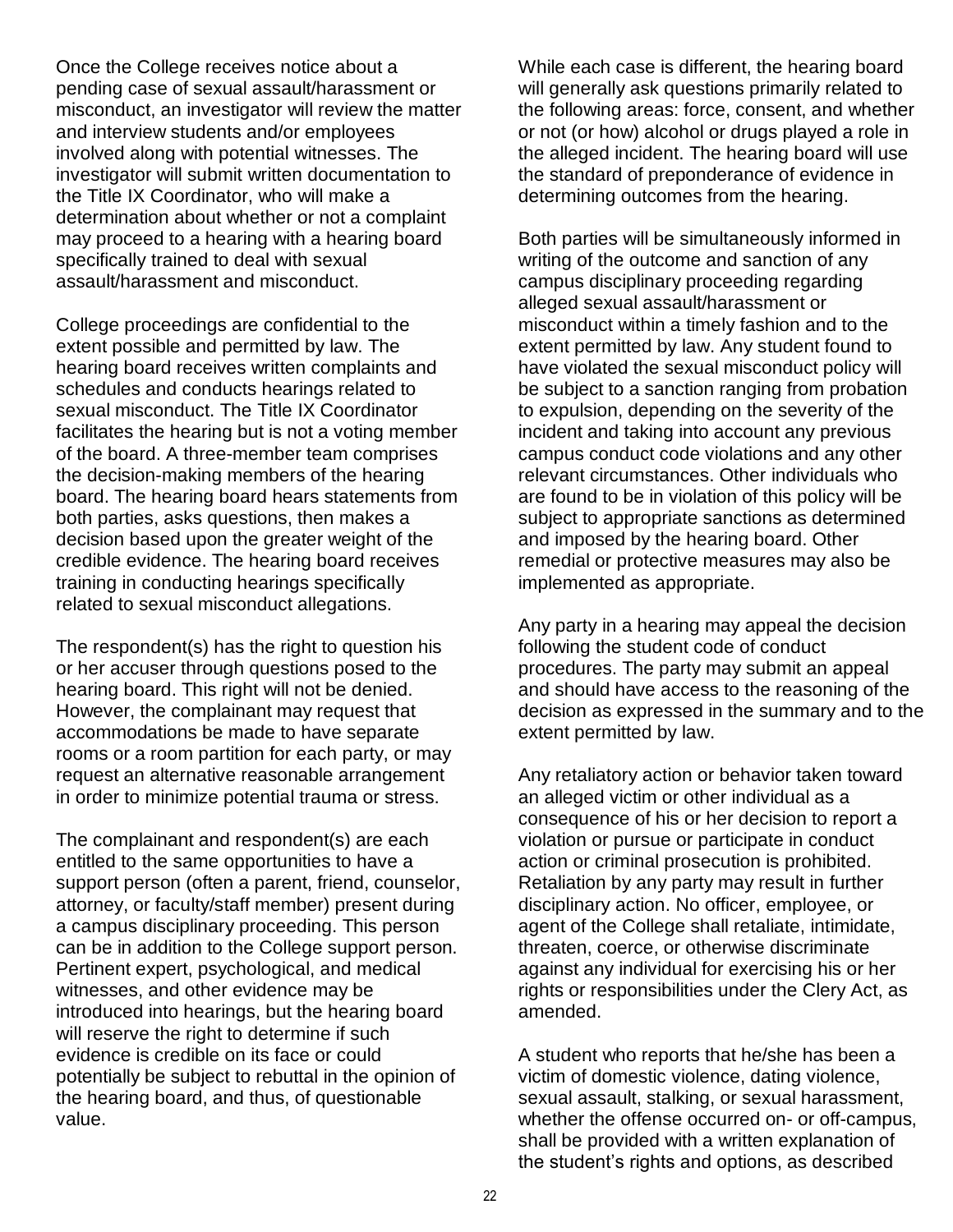above. These guidelines shall be construed to be consistent with the requirements of the Clery Act, as amended by the Violence Against Women Reauthorization Act of 2013, including the Campus Sexual Violence Act and other applicable law.

#### <span id="page-22-0"></span>**Electronic Communications Policy**

Students should be aware that information and communications they post on the Internet, including but not limited to Facebook, Twitter, YouTube, Internet message boards, forums, web pages and blogs, are public in nature. When such information and communications posted in these manners violate the CE Student Conduct Code this information or communications may be used in a Student Conduct Hearing. Further information is available in IVCCD Board Policy 407.1.

#### <span id="page-22-1"></span>**Reproduction of Copyrighted Material**

Reproduction of copyrighted material without prior permission of the copyright owner, particularly in an educational setting, is an issue of concern for the academic community and may violate federal copyright law. The following information is provided so that students can avoid violating the law. Federal copyright law (Title 17 of the United States Code) gives copyright protection to original works of authorship fixed in any tangible medium of expression. Even if no formal copyright notice is attached, written text, music, movies, digital images, and computer software are some examples of intellectual property protected by copyright. The same legal protections for copyrighted works exist in an electronic environment as they do in a paper environment. Penalties for illegal copyright infringement may subject students and others who engage in copyright infringement to significant civil and criminal penalties including fines and imprisonment as well as sanctions under the Student Code of Conduct.

#### <span id="page-22-2"></span>**Bloodborne Pathogens**

<span id="page-22-5"></span>Universal precautions will be observed at all IVCCD locations in order to prevent contact with blood or other potentially infectious materials. All individuals performing services on the College's premises who have potential exposure to bloodborne pathogens must conform to the

requirements of the College's Bloodborne Pathogens Exposure Control Plan (Board Policy 409).

#### <span id="page-22-3"></span>**Chronic Communicable Diseases**

The College recognizes its obligation and reaffirms its long-standing commitment to provide a safe and healthful environment for all employees and students (Board Policy 417).

Students with identified chronic communicable diseases, including but not limited to infectious hepatitis, tuberculosis, and AIDS, may, subject to the provisions of Board policy and guidelines, attend classes and participate in other collegerelated activities. The College will attempt to make reasonable accommodations so that there is no reasonable risk of transmission of the disease to others and/or no reasonable risk of further injury to the student. The College shall respect the right to privacy of any student who has a chronic communicable disease.

#### <span id="page-22-4"></span>**CE Education Equity Statement**

It is the policy of Iowa Valley Community College District to provide equal educational and employment opportunities without discriminating on the basis of race, color, creed, sex, marital status, national origin, religion, age, physical or mental disability, sexual orientation and gender identity. Harassment related to any legally protected characteristic is a violation of this policy. Students who feel they have been subjected to discrimination in violation of this policy may file a formal complaint through the Student Grievance or Student Complaint Procedure. Continuing Education students who feel they have been discriminated against are advised to contact Jacque Goodman, Equity Officer (641-844-5640 or Jacque.goodman@iavalley.edu). Complaints may also be filed with the Iowa Civil Rights Commission in Des Moines at (515) 281-4121, or with the Office for Civil Rights, U.S. Department of Education, in Chicago, IL, at (312) 730-1560.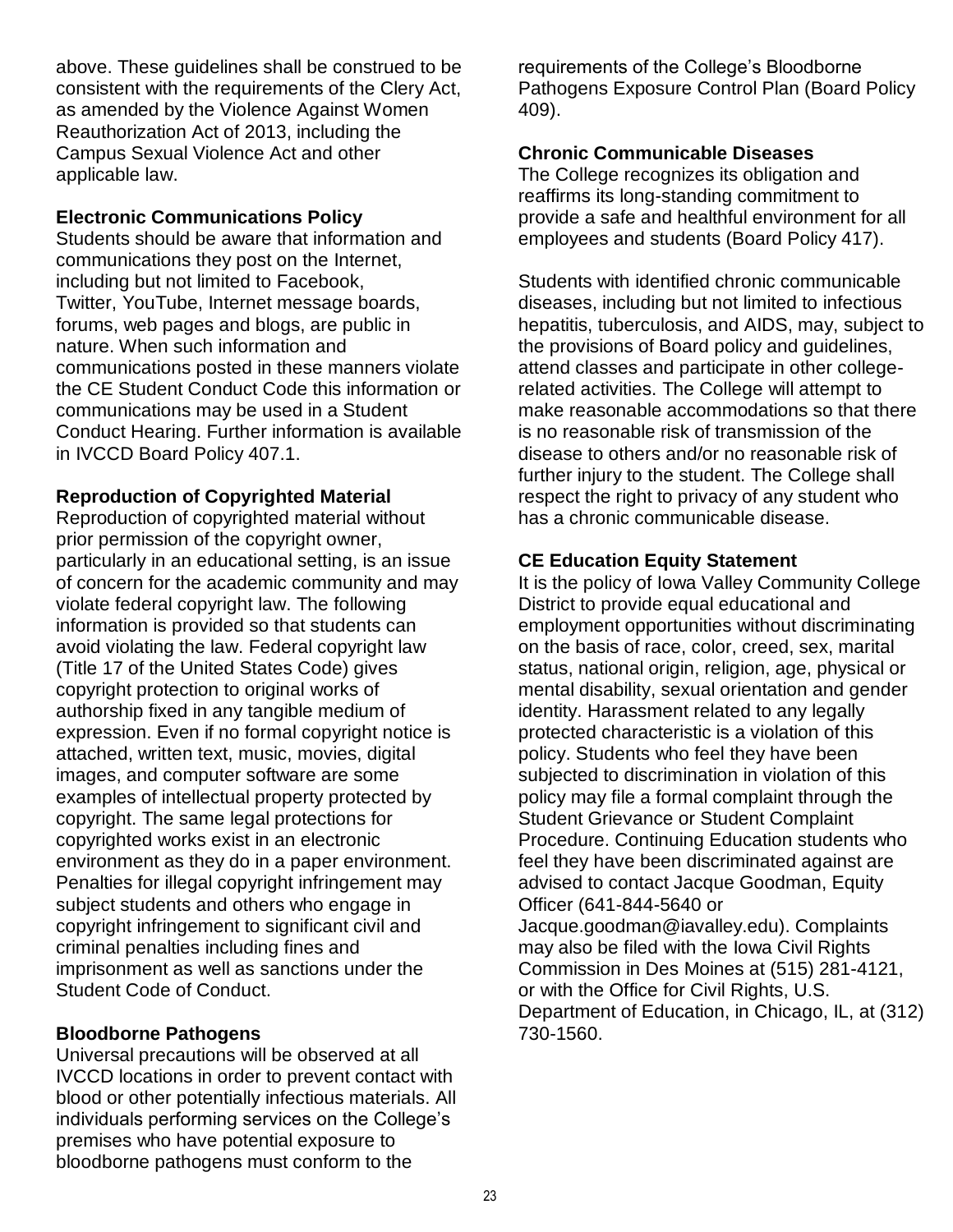#### **Americans with Disabilities Act (ADA)**

In 1990, Congress passed the Americans with Disabilities Act to provide persons with disabilities equal access to employment, education, and social services. CE is committed to the regulations of the Americans with Disabilities Act in making reasonable accommodations for students or patrons of the College in accessing its facilities.

IVCCD and CE have a formal procedure (Board Policy 516) for relocating programs, classes, services, or activities to accommodate students with disabilities and to assure accessibility to College facilities. Any student with a disability who has a need for accommodations must notify the College administration of his/her needs, and the College will effect changes in a reasonable manner to assist the student in being successful in the College environment. Steps for obtaining such accommodations are listed in this handbook under Student Policies & Procedures.

To make ADA identification, students should contact the program coordinator. A student who feels his or her accommodation needs have not been met should contact the program coordinator; if that does not result in satisfaction, students should follow the grievance procedure under Student Policies & Procedures.

#### <span id="page-23-0"></span>**Family Educational Rights & Privacy Act of 1974 and Release of Student Information**

Copies of Board Policy 501 and the related Guidelines regarding the Act may be obtained via the College website. The following summarizes the provisions of the Act and subsequent amendments:

Students have the right to inspect and review their education records. CE will grant students the right to inspect their education records within 45 days of the request. Students do not have the right to inspect confidential letters and statements of recommendation put in their file prior to 1/1/75, to parents' financial records, or to confidential letters or recommendations (for which they have signed a waiver) with respect to admission, application for employment, or receipt of an honor.

Students have the right to seek amendment of the content of their education records regarding the accuracy of such records and whether the records are misleading or constitute a violation of their privacy rights. This procedure may involve a hearing on the correction or deletion of allegedly inaccurate, misleading, or inappropriate data and the opportunity for students to insert in their records a written explanation of the contents of the records.

Except as provided for within the Act, personal identifiable information about students in education records cannot be released without written consent. The College may release "directory information" without written consent unless the student specifically requests that such information not be released. Directory information includes the student's name, address, telephone number, email address, photograph, date and place of birth, field of study, grade level, enrollment status, activities participation, athletic participation (including weight and height), dates of attendance, degrees, honors and awards, and prior educational institution attended. Students may indicate a preference that any or all of this information not be released by submitting a written request to the program coordinator within the first 30 calendar days of the beginning of each term or within the first five calendar days for each summer term. If a student elects to have directory information remain confidential, no information will be released without consent.

The College will maintain a record of access to students' education records. This record is accessible only to the student and the staff in the continuing education department, or as provided for in the Act. The record of access will not apply to access of education records by CE officials (may include a person employed by IVCCD in an administrative, supervisory, academic, or support staff position; or a member of the Board of Directors; or a contractor, consultant, or volunteer to whom IVCCD has outsourced institutional services or functions, in accordance with the conditions of FERPA) with a legitimate educational interest (if review of the record is needed for the official to fulfill his or her professional responsibilities for IVCCD) and as otherwise provided in the Act.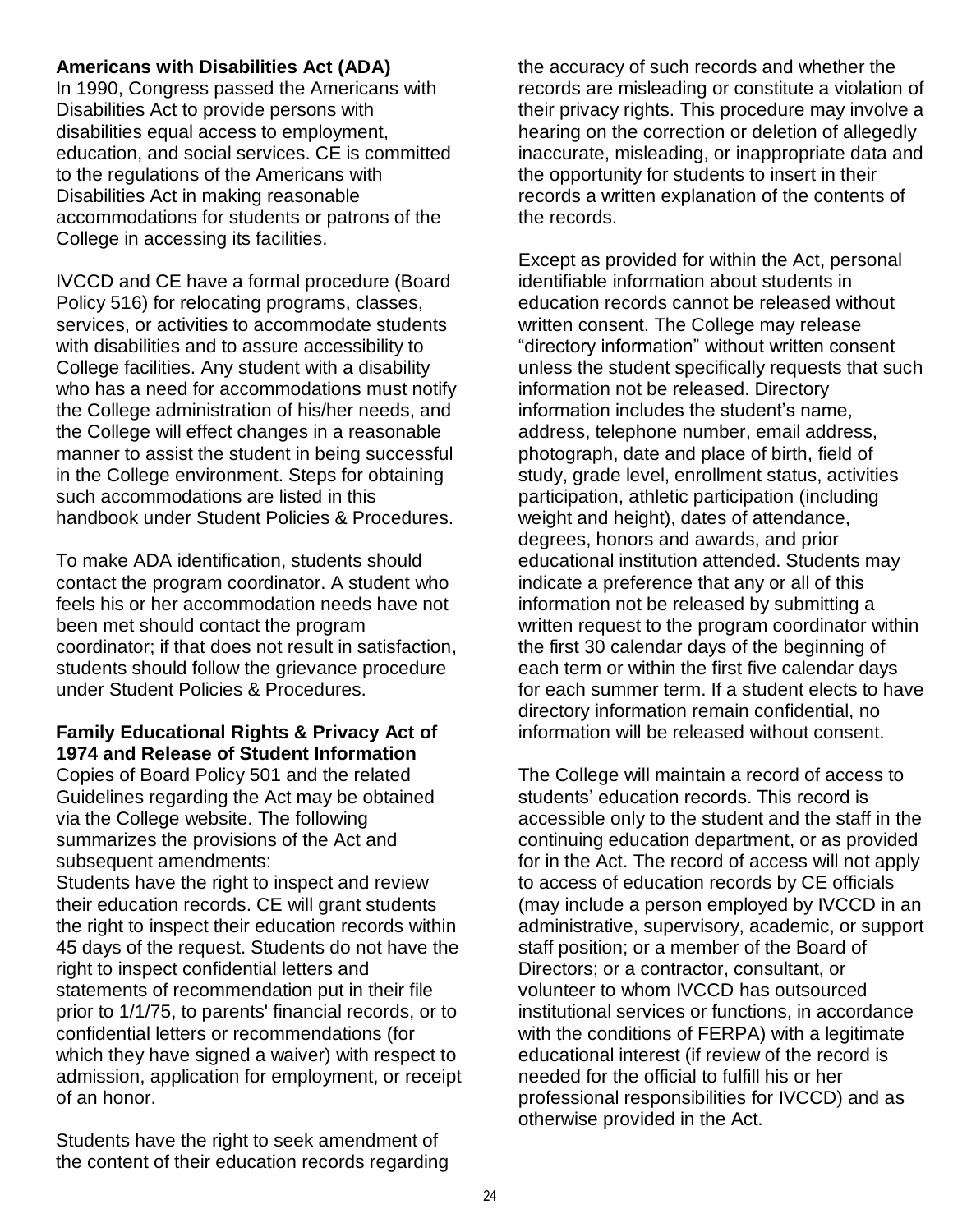Students may request and receive unofficial copies of all or part of their education records. Students can access unofficial copies through their student account. Students have the right to request and receive a response that will explain or interpret their education records.

The College forwards records on request to a school in which a student seeks or intends to enroll, or is enrolled, for enrollment/transfer purposes. Complaints concerning alleged violations of the Act may be made with the College and/or the federal Family Policy Compliance Office of the U.S. Dept. of Education, 400 Maryland Ave. SW, Washington, D.C. 20202.

#### <span id="page-24-0"></span>**Higher Education Act Amendment of 1998**

IVCCD reserves the right to comply with the Higher Education Act Amendment of 1998. This allows institutions to disclose to a student's parent or legal guardian information regarding a violation of federal, state, or local laws, or of the institution's rules or policies governing the use or possession of alcohol or drugs, if the student is under 21 and the institution determines he/she has committed a disciplinary violation with respect to alcohol or drug use or possession.

#### <span id="page-24-1"></span>**Crime Awareness & Campus Security Act of 1990**

Federal law requires the College to report criminal actions occurring on campus. IVCCD Board Policy 555 provides for compliance with the law.

The Crime Awareness & Campus Security Act of 1990 mandates that colleges maintain a safe campus through enforcement of appropriate college regulations and compliance with state and federal laws. As part of its safe campus program, all Iowa Valley Community College campuses maintain a drug-free college and restrict access to the campus during nonoperating hours and to non-College organizations.

Campus policies and procedures are provided at IVCE to help promote a safe environment for our students, faculty and staff, and campus visitors. College employees, including faculty, administrative staff and plant services staff, who

do not have police authority, are authorized to report suspicious activity to the Vice Chancellor of Continuing Education or designee. The Vice Chancellor of Continuing Education and all designee personnel are is authorized to enforce all College regulations and to report all criminal activity to law enforcement authorities. The Marshalltown Police Department includes the CE campus on its patrols.

Students who commit crimes on campus are subject to both arrest by law enforcement authorities and College disciplinary procedures.

#### <span id="page-24-2"></span>**Drug-Free Schools & Communities Act Amendment of 1989**

It is the policy of Iowa Valley Continuing Education is to comply with the Drug-Free Schools & Communities Act Amendment of 1989, the Higher Education Act Amendment of 1998, and Public Law 101-226, to provide staff and students with information to prevent the use of illicit drugs and the illegal use of alcohol, and to provide a drug-free workplace for students and staff. It is unlawful for students to possess, use, or distribute illicit drugs and alcohol on College property or as part of any Collegesponsored activity. Iowa laws pertaining to the possession and use of illicit drugs and alcoholic beverages on public property will be followed. Specifically, it is a violation of the drug and alcohol policy for students to purchase, manufacture, possess, or consume such items on campus or off campus at College-sponsored events/activities.

# <span id="page-24-3"></span>**Student Enrollment & Registration Information**

#### <span id="page-24-4"></span>**Enrollment**

Students are encouraged to utilize the online option to register for classes located at [ivce.iavalley.edu/modules/shop/index.html.](https://ivce.iavalley.edu/modules/shop/index.html)

#### **Payment**

Payment in full is required at the time of registration. IVCE accepts credit/debit cards, cash, check, or third party vouchers as methods of payment. A voucher or third party authorization with signature has to be received to complete registration.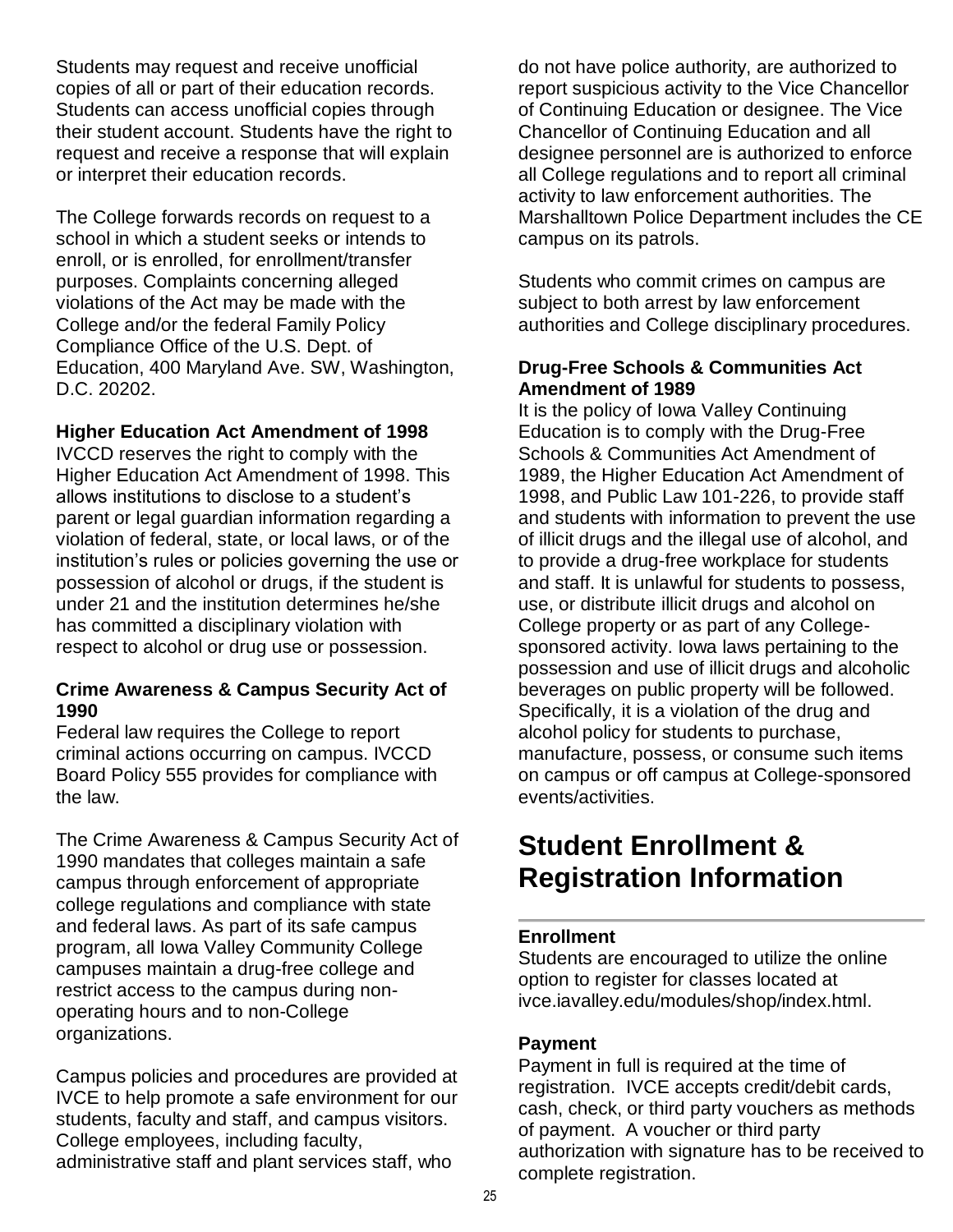#### <span id="page-25-0"></span>**Withdrawal/Refunds**

An automatic refund is made if IVCE cancels a class. All refunds will be issued to students who drop the class at least one day prior to the class start date or at the time of the advertised cancellation deadline. No refunds will be issued for classes dropped on or after the class start date.

#### **Grades**

Each program coordinator keeps a record of attendance and administers certifications based on class protocol. If a student is taking a course for credit purposes the names and grades will be kept by the program coordinator in accordance to program requirements. Only final grades become part of the permanent College record.

Transcript grades include: I Incomplete; P Passing; W Withdrew from course; F Fail; NS No Show

#### **Student Transcripts**

All information in each student's personal College record is confidential and is issued only to the student or others defined by the Federal Privacy Act. Requests for transcripts from any individual or agency will not be satisfied until a signed request for the transcript form has been received by the Continuing Education Office from the student. Transcripts are not issued if students have outstanding balances to continuing education

#### <span id="page-25-1"></span>**Attendance**

There is a strong relationship between success in college and class attendance. Any absence interferes with the learning process and may contribute to academic failure. Because CE is committed to helping students find success, the College is committed to the importance of regular attendance in all classes. Instructors and program coordinators determine attendance policies based on program requirements. Attendance policies will be written in the course syllabus and explained upon class entry. It is each student's responsibility to find out the attendance policies. Students are expected to confer with instructors immediately following absences. In cases of advance

knowledge of an absence, students should confer with instructors prior to the absence.

#### <span id="page-25-2"></span>**College Transfer Credit/Non-credit options**

Some courses or modules are available with credit or non-credit (continuing education) options. Students will be informed by staff or faculty about alternative options and funding sources reflective of student's individual current needs and future opportunities. Students should select the enrollment classification that best meets their needs. In a credit/non-credit class, the instructor will follow the guidelines to meet criteria for credit and non-credit standards such as grade reporting, attendance, syllabus, documentation, etc.

#### **Financial Scholarship PACE/GAP**

GAP Tuition Assistance provides funding to income-eligible applicants enrolling in a GAP approved certificate program in occupations including health care, advanced manufacturing, and transportation. The GAP Tuition Assistance Program enables individuals to gain the necessary skills to obtain a job in an in-demand field. Non-credit certificate programs are not eligible for federal financial aid, but this program bridges the funding gap for those students pursuing short-term certificates.

The Pathways for Academic Career Employment (PACE) program provides a Pathway Navigator to assist participants on their educational journey. The Pathway Navigator will work with participants to identify barriers to success and will work with participants to minimize those barriers by connecting the students to the appropriate community resources. The Pathway Navigator will also work with individuals to access available funding to assist with the cost of education.

PACE can provide assistance in the following areas:

- Financial support
- Educational support
- Personal support
- Career support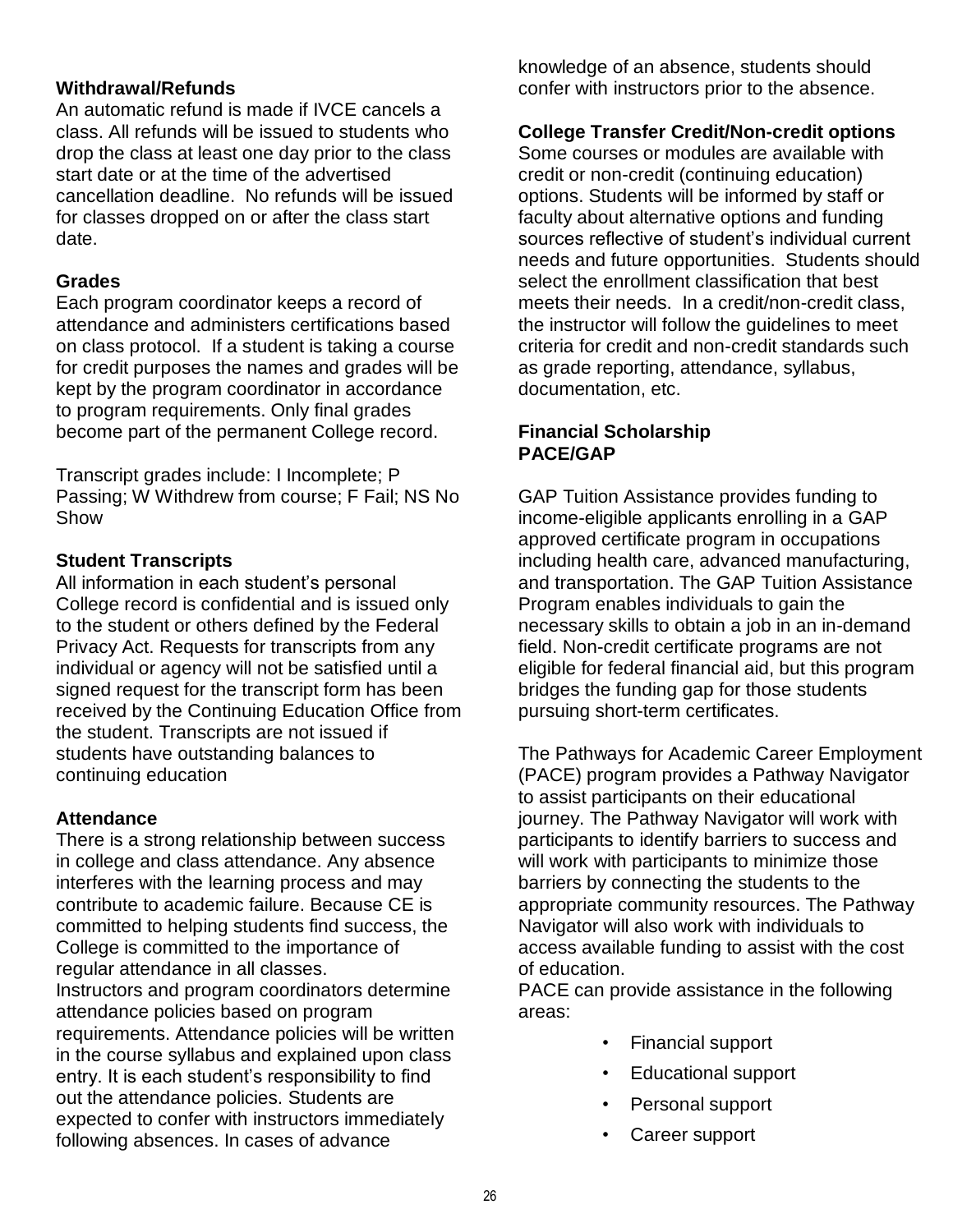For more information, please call 1-800-284- 4823.

# <span id="page-26-0"></span>**Departments & Services Information**

#### <span id="page-26-1"></span>**B.J. Harrison Library & Media Center**

The B.J. Harrison Library, room 304 (across hall from bookstore), is a resource for students and faculty. During fall and spring semesters the library is normally open Monday through Thursday 8:00 am to 9:00 pm; Fridays 8:00 am to 3:00 pm; and Sundays from 4:00 pm to 9:00 pm.

#### **ECC's Osgood Library**

The Osgood Library, located on the main level of Kruse Main, is a resource for students and faculty. During fall and spring semesters the library is normally open Monday through Thursday 7:30 am to 9:00 pm; Fridays 7:30 am to 3:00 pm; and Sundays from 5:00 pm to 9:00 pm.

Reduced hours on evenings preceding holidays and during academic breaks. Shorter hours are maintained during summer sessions. Please see hours posted on the library doors and website.

Contacting the Library – Stop in, email [mcclibrary@iavalley.edu,](mailto:mcclibrary@iavalley.edu) or call (641) 844-5690 (MCC) [ecclibrary@iavalley.edu](mailto:ecclibrary@iavalley.edu) or call (641) 648- 8560 (ECC).

Information Desk – A staff member is on duty most hours that the library is open to assist in locating and using library resources.

Research/homework help appointments with the librarian may be requested via email or by calling the above numbers.

Study Space – Individual computer and study carrels, tables and café seating offer a variety of study areas. Two conference rooms can be reserved for group study.

Computer Access – All CE students use the computers in the library, computer labs, or elsewhere on campus. Use is intended for academic work and is limited to legal use as outlined by state and federal laws. Inappropriate computer use may result in suspension of library privileges. Wi-Fi is accessible in the library and across campus, but there is no wireless printing.

Printing/Scanners/ Copy Machine – Printing is free from library computers. Two desktop scanners are available in the computer area, also free. One coin-operated copy machine is available, and costs 10 cents per page (2-sided copies count as 2 pages). Users are responsible for adhering to any and all copyright laws and regulations. Fax – Available for \$1.00 per page.

#### <span id="page-26-2"></span>**MCC/CE Bookstore**

Located by the Student Union, the MCC/CE Bookstore is a full service supplier of all textbook needs, supplies and official College apparel. The Bookstore will be providing books, apparel, and customer service to all students, faculty and staff. Books may also be purchased online at [www.bookstore.iavalley.edu/Home.aspx.](http://www.bookstore.iavalley.edu/Home.aspx)

Regular Store Hours: Monday – Thursday 8:00 am – 5:00 pm, and Friday 8:00 am – 4:00 pm. Summer Hours: Monday – Friday 8:00 am – 3:00 pm.

A student's class schedule MUST be presented at the time of purchase to ensure the correct textbooks are being issued. ALL refunds and exchanges must have a sales receipt dated for the current term and return will be applied to your method of payment. Required and optional textbooks for fall/spring may be returned within the 1st week of classes. Textbooks may be returned during the 2nd week of classes if the course is dropped. An updated schedule is required.

After the 2nd week of classes all sales of textbook and course materials are final. Times will be adjusted for interim, half term and summer classes. Local workbooks, lab manuals or study guides with markings or missing pages are not returnable. Defective books will be replaced, but availability of used replacements is not guaranteed.

ALL merchandise returned must be in new condition, unmarked, free of damage and soil, in original unopened packaging, and seals must be intact. We reserve the right to reduce the amount of refund based on the condition of any returned items. For purchases made by check, please allow three business days to complete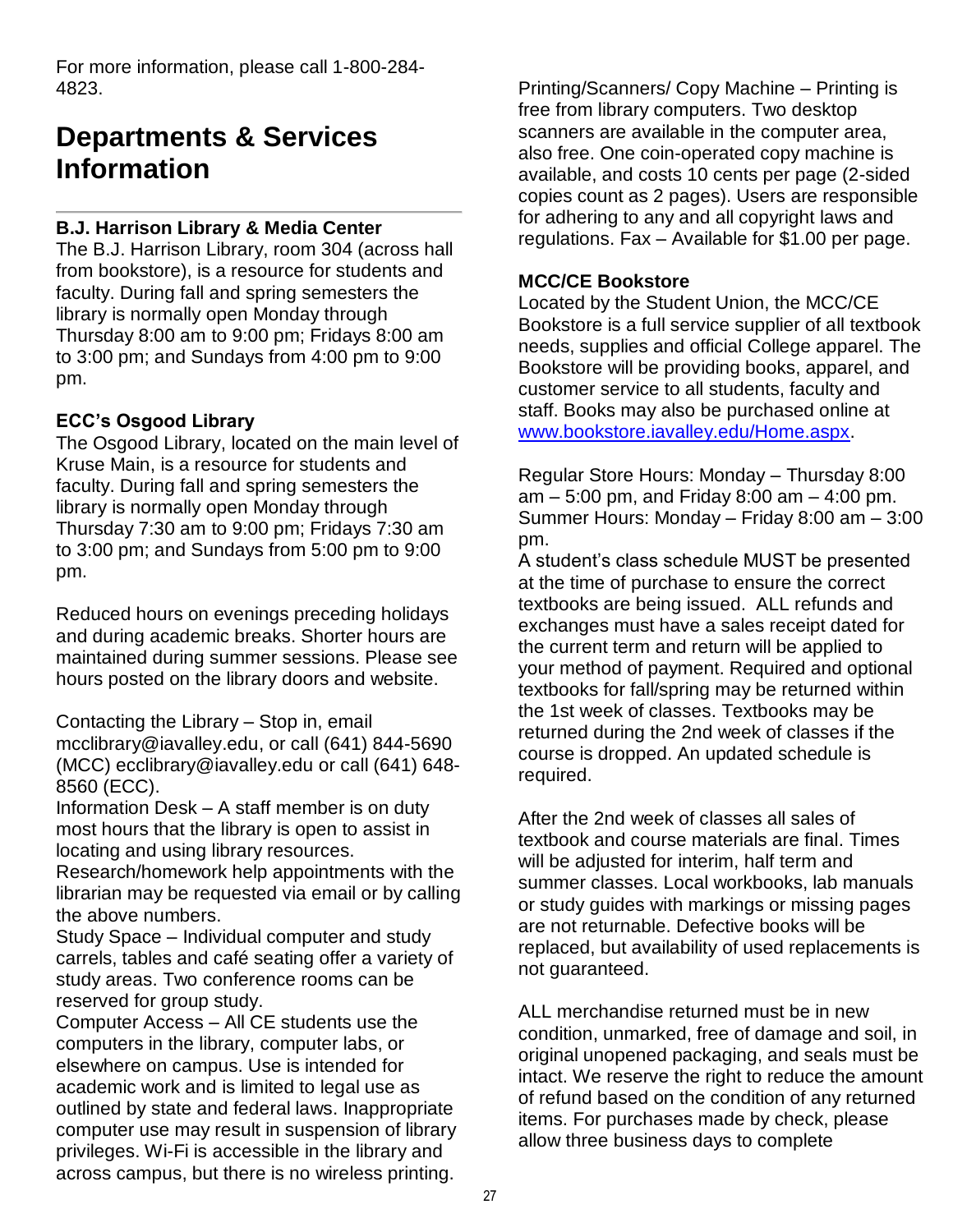transaction before any returns can be made. ALL clearance Items are final.

#### **ECC Bookstore**

Bookstore Located in the Gentle Student Center, the ECC Bookstore sells new and used textbooks, assorted clothing, and supplies to ECC students. Hours are Monday - Friday from 9 am - 4 pm; during registration periods, hours may be extended. Books may also be purchased online at

[www.eccbookstore.iavalley.edu/home.aspx.](http://www.eccbookstore.iavalley.edu/home.aspx)

Books may be returned the first week of classes (return deadline will be posted in the bookstore) for a full refund if they are: 1. In new, unused condition (including no writing or marking or bent corners and, if wrapped, still in original wrapping). 2. Accompanied by a class drop form processed by the Registrar's Office. 3. Accompanied by a cash or charge receipt. Textbooks may be sold during the buy back period at the end of the semester if they are listed on the bookstore's buy back list; a photo ID is required. Purchasing procedures are subject to change.

#### <span id="page-27-0"></span>**Buena Vista University, Marshalltown Site**

Established in 1982, the BVU Graduate and Professional Studies Program at IVCCD is one of several extension campuses of Buena Vista University, Storm Lake. Working with MCC, the BVU provides the last two years of a bachelor's degree. BVU is fully accredited by the North Central Association of Colleges and Schools and approved by the Iowa Department of Education and the Veterans Administration.

Currently, BVU at Marshalltown offers several majors and education endorsements. For information contact a BVU staff member, or stop by Room 510.

### <span id="page-27-1"></span>**Bulletin Boards & TV Monitors in Hallways**

Notices and posters that are not already Collegerelated (i.e. community posters and notices) must be approved by the Vice Chancellor of Continuing Education's Office. Regulations regarding posting of printed materials are posted on all bulletin boards.

## **Buena Vista University, Iowa Falls Center**

Established in 1996, BVU Graduate & Professional Studies at ECC is one of 16 Iowa site locations of Buena Vista University, Storm Lake. Working with ECC, BVU provides the last two years of a bachelor's degree. BVU is fully accredited by the Higher Learning Commission of the North Central Association of Colleges and Schools, the Iowa Department of Education, and the Veterans Administration.

Currently, BVU at Iowa Falls offers several majors, certifications and endorsements. Classes start every eight weeks with formats that include two evenings a week, online or hybrid. For information contact the BVU office in Reg Johnson Hall, room 117, or email iowafalls@bvu.edu; ph: 712-749-1944.

#### <span id="page-27-2"></span>**Local Drug, Alcohol, Gambling & Crisis Services Alcohol/Drug Use:**

Alcoholics Anonymous, 641-753-6314. Alcoholics Hotline: 1-800-527-5344. National Council on Alcoholism & Drug Dependence: [www.addictionsearch.com,](http://www.addictionsearch.com/) 1-800-559-9503. National Institute on Drug Abuse Hotline: 1-800- 662-4357, information/referral line which directs callers to local treatment centers. Washington House Phone, Iowa Falls, IA: 641-648-9478 1714; Fireside Iowa Falls, IA: 641-648-6708 Substance Abuse Treatment Unit of Central Iowa/SATUCI: Marshalltown, [www.satuci.com,](http://www.satuci.com/) Marshalltown, IA: 641-752-5421, Eldora, IA: 641-939-7280.

### **Crisis/Mental Health:**

Center Associates: 9 North 7th Ave, Marshalltown, 641-752-1585 (after hours 641- 752-8467); Network-Community Counseling/ISU Counseling Services, Ames, IA: 515-294-1898, [Network Community Counseling Services](http://clinic.psych.iastate.edu/)  [website;](http://clinic.psych.iastate.edu/) Foundation Crisis 2 Center, 24-Hour Crisis Hotline: [www.f2online.org,](http://www.f2online.org/) 1-800-332- 4224; Achieve Mental Health, Iowa Falls, IA : 641-648-4010; Center Associates, Iowa Falls, IA: 641-648-463 and Marshalltown, IA: 641-752- 1585 .

**Eating Disorders:** National Eating Disorders Association, [www.nationaleatingdisorders.org,](http://www.nationaleatingdisorders.org/) 1- 800-931-2273.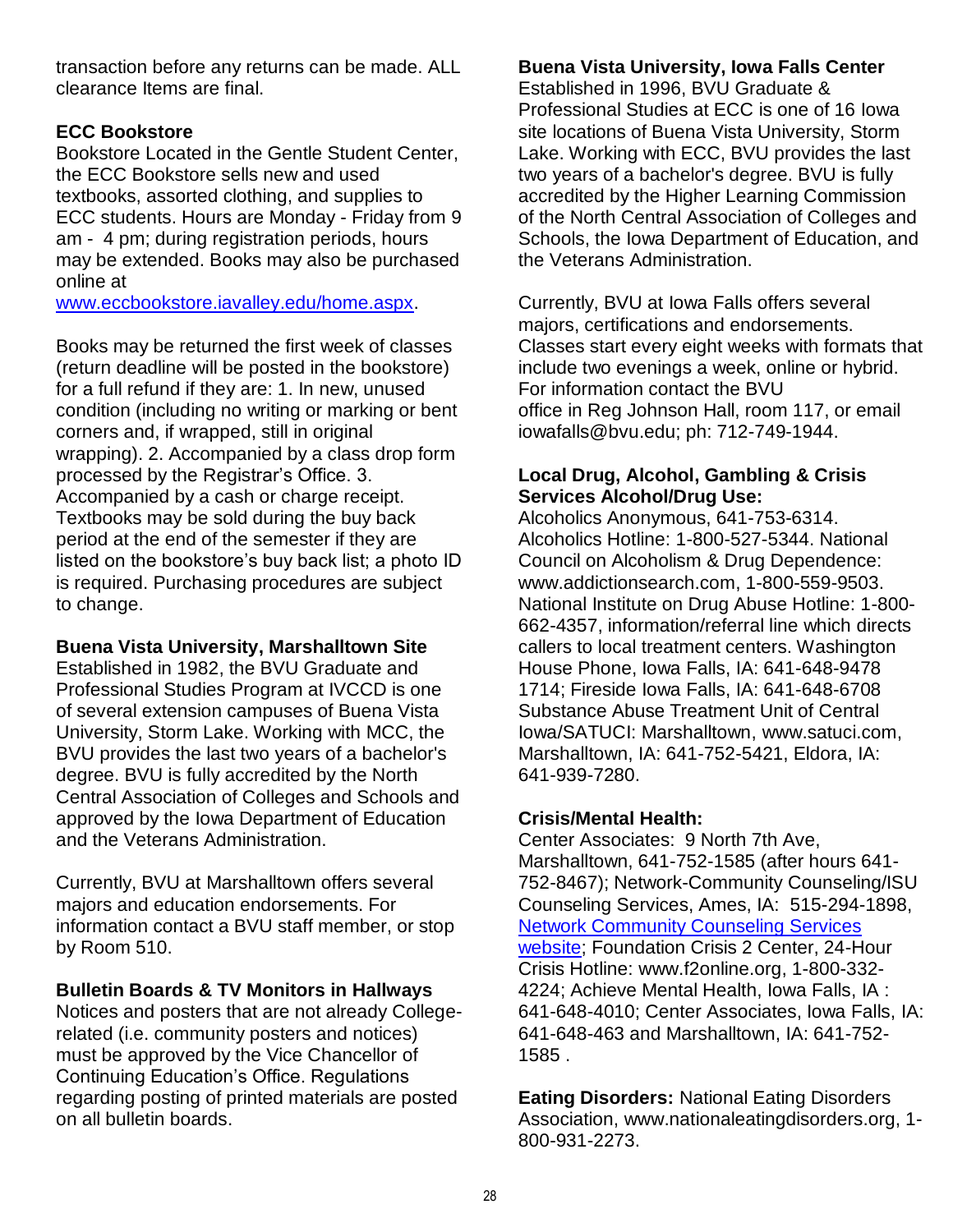**Gambling:** Bets Off (Iowa): 1-800-BETS-OFF. National Gamblers Anonymous: [www.gamblersanonymous.org.](http://www.gamblersanonymous.org/)

**Sexual Abuse & Assault:** Domestic Violence Alternatives/Sexual Assault Center, PO Box 1507, Marshalltown 515-292-0500 ACCESS Victim Services: 1-800-203-3488 (Sexual Abuse); 1-855-983-4641 (Domestic Abuse); 1- 888-696-2980 (Shelter Services); Crisis Intervention Service, Eldora, IA: 641-939-8186. Crime Victims' Compensation Program: 515- 281-5044. Iowa Sexual Abuse Hotline: 1-800- 284-7821. Rape, Abuse & Incest National Network: [www.rainn.org,](http://www.rainn.org/) 1-800-656-HOPE.

**Suicide:** National Suicide Prevention Lifeline: [www.suicidepreventionlifeline.org,](http://www.suicidepreventionlifeline.org/) 1-800-273- TALK.

#### <span id="page-28-0"></span>**Recycling**

CE offers a recycling program for paper, newspapers, magazines, and recyclable bottles/cans. Recycling bins are placed at various locations around campus.

#### <span id="page-28-1"></span>**Staff Directory**

A fully searchable online [Staff Directory](http://www.iavalley.edu/directory/) is available from the link at the top of the College website.

#### <span id="page-28-2"></span>**Student Union**

The Student Union, room 303, provides a leisure site and food service for the College. The Union is open from 6:30 am to 11:00 pm Monday through Friday. Several vending machines are available.

#### <span id="page-28-3"></span>**Testing Services**

The College offers the following testing services: COMPASS Testing, CLEP Testing, ACT testing, CNA testing, and EMT testing. To schedule an appointment for most tests, contact IVCE, at

641-752-4645. Also, students interested in ACT Testing should contact Sandy Supianoski, with Continuing Education, at 641-844-5780. Students interested in CNA or EMT testing should contact Iowa Valley Continuing Education, at 641-752-4645.

#### <span id="page-28-4"></span>**Veterans Information**

VA Vocational Rehabilitation assists veterans who are disabled by providing career counseling, vocational training, and employment placement. Information concerning veterans' benefits may be obtained from the MCC veterans' coordinator, Amber Bolen at 641-844-5703. ECC information concerning veterans' benefits may be obtained from Brittany Myers in the Financial Aid Office in the Gentle Student Center, upstairs. Academic advising and career counseling for veterans are available through Tuyet Noriega in the Hub.

#### <span id="page-28-5"></span>**Vocational Rehabilitation Services**

Iowa Vocational Rehabilitation Services (IVRS) is an agency of the Iowa Department of Education which provides services to individuals with disabilities to help them prepare for, find and maintain employment. Eligibility for services is determined based upon the presence of a disability which constitutes substantial impediments to employment and the need for services in order to achieve a successful employment outcome. Services that may be provided could include vocational assessment and counseling, assistive aids and devices, financial assistance for vocational training, and job placement assistance and follow up.

<span id="page-28-6"></span>For more information or to apply for services, contact Kathy Davis, Iowa Vocational Rehabilitation Services associate (641-352- 7942) or [Kathleen.Davis@iowa.gov\)](mailto:Kathleen.Davis@iowa.gov); her office is 204 W. State Street, Marshalltown IA 50158. You can also learn more online at [www.iowa.ivrs.gov.](http://www.iowa.ivrs.gov/)